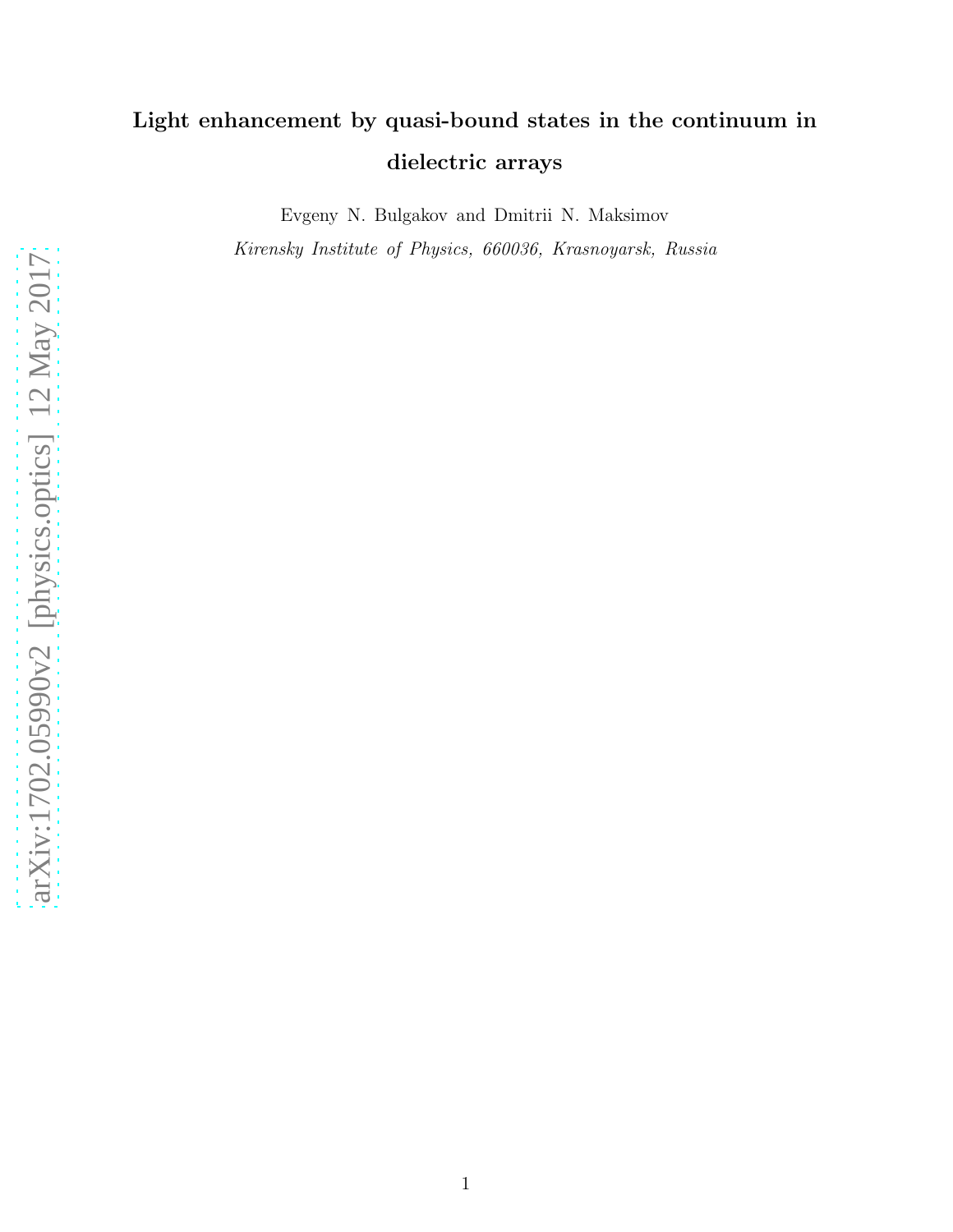# Abstract

The article reports on light enhancement by structural resonances in linear periodic arrays of identical dielectric elements. As the basic elements both spheres and rods with circular cross section have been considered. In either case, it has been demonstrated that high-Q structural resonant modes originated from bound states in the continuum enable near-field amplitude enhancement by factor of 10–25 in the red-to-near infrared range in lossy silicon. The asymptotic behavior of the Q-factor with the number of elements in the array is explained theoretically by analyzing quasi-bound states propagation bands.

#### I. INTRODUCTION

Light trapping by periodic structures is a mainstream idea in thin film photovoltaics [\[1](#page-17-0), [2\]](#page-17-1). The idea dates back to the paper by Sheng, Bloch, and Steplemann who fist proposed to employ a periodic grating substrate in amorphous silicon solar cells [\[3](#page-17-2)]. Since then the periodic structures that diffract light and increase the optical length within the absorbing material have been a subject of numerous publications [\[4](#page-17-3)[–8\]](#page-17-4). Most remarkably the dielectric gratings have allowed for large enhancement factors [\[9\]](#page-17-5) which exceed the fundamental limit for a Lambertian cell [\[10\]](#page-17-6) that holds well only if there is a high density of optical modes in the plane of the structure. At the same time as one approaches the nanophotonic regime the wave nature of light comes into play to call for theoretical approaches taking into account optical resonances [\[11](#page-17-7)].

Due to numerous applications [\[12\]](#page-17-8) trapping, focusing, and concentration of light at the nanoscale have recently emerged as topics of great interest primarily in regard to various plasmonic devices [\[13](#page-17-9)[–19\]](#page-18-0) and photonic band-gap structures [\[20](#page-18-1)[–23](#page-18-2)]. Another promising directions of research is all-dielectric nanophotonics [\[24,](#page-18-3) [25](#page-18-4)] which employs subwavelength dielectric objects, such as e.g. spherical nanoparticles [\[26\]](#page-18-5), to tailor the resonant response of the system. Scattering by clusters dielectric spheres has been in research focus for a long time [\[27](#page-18-6)[–31](#page-18-7)] with high-Q resonant modes in linear [\[32](#page-18-8)[–34\]](#page-18-9) as well as circular [\[35\]](#page-18-10) arrays predicted a decade ago. Nowadays, thanks to immense progress in manipulating dielectric nanoparticles [\[36](#page-18-11)[–38\]](#page-18-12), we witness a surge of interest in optical devices based on clusters and arrays of dielectric spheres including subwavelength waveguides [\[39](#page-18-13)[–41\]](#page-19-0), optical nanoantenas [\[36,](#page-18-11) [42\]](#page-19-1), and circular oligomers [\[43](#page-19-2), [44](#page-19-3)].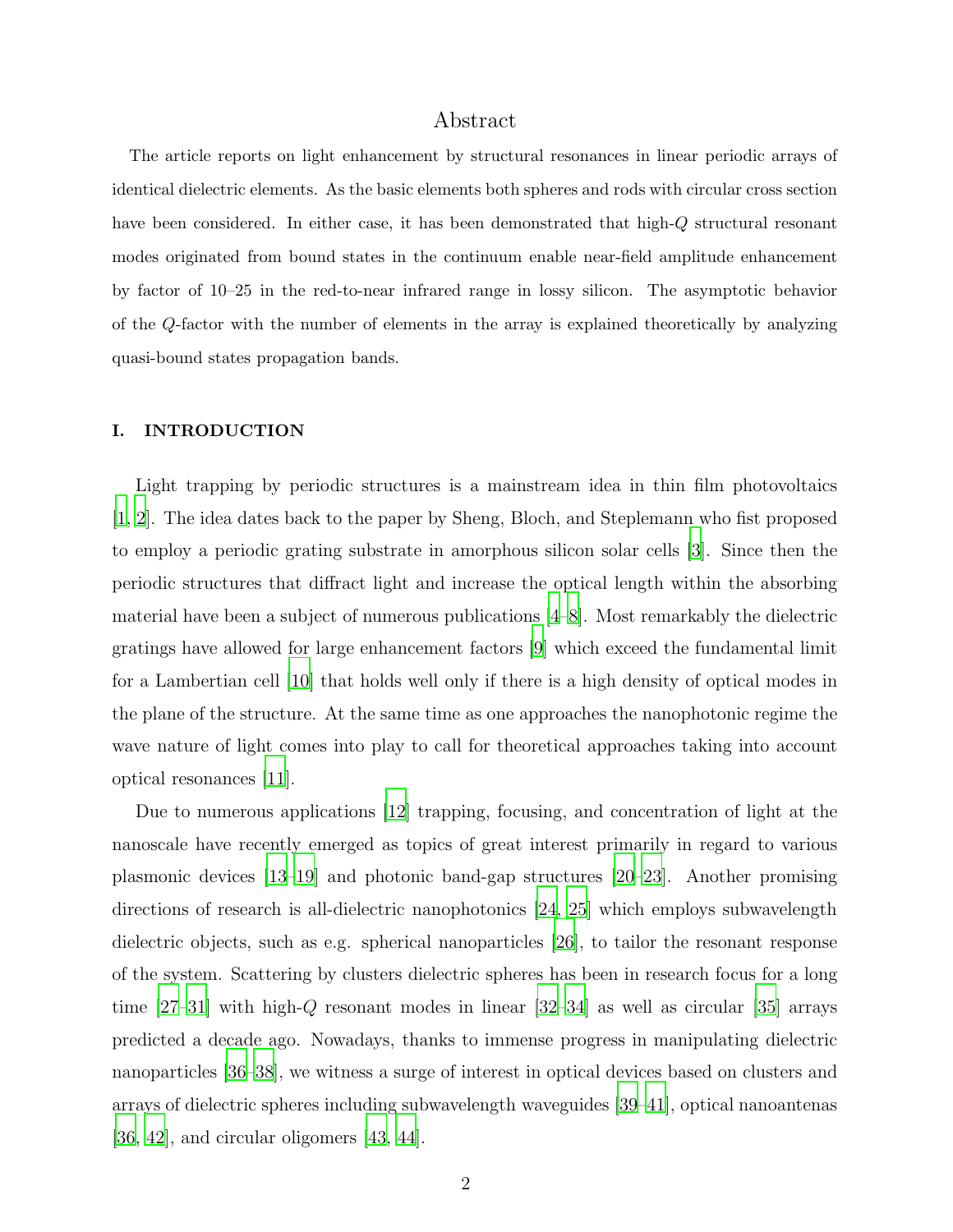In this article we consider light enhancement by high-Q structural resonances in linear one-dimensional periodic arrays of identical dielectric elements. In what follows the term structural resonance will be applied to a resonance whose position and width are dictated by the spatial distribution of dielectric elements. Thus, the structural resonances can be contrasted to both natural material resonances and Mie resonances of individual dielectric elements. As the basic elements both spheres and rods with circular cross section will be considered. To achieve high-Q resonances and, consequently, high enhancement factors we propose to tune the parameters of the arrays to bound states in the continuum (BSCs) which are localized states with the eigenfrequency embedded into continuum of propagating solutions [\[45\]](#page-19-4). With the state of the art in the BSC research thoroughly reviewed in the above reference here we simply mention the key experiments on optical BSCs in periodic dielectric structures [\[46](#page-19-5)[–51](#page-19-6)].

The BSCs in linear periodic arrays of dielectric cylinders were predicted theoretically in the earlier paper [\[52\]](#page-19-7) where the role of the BSCs in wave scattering was also highlighted. More recently, the problem of BSCs in arrays of dielectric rods [\[53\]](#page-19-8) was revisited with the existence domains in the plane of radius and dielectric constant of the cylinders determined through extensive numerical sumulations. Unlike the guided solution below the line of light [\[54,](#page-19-9) [55\]](#page-19-10) the qusi-bound modes in the parametric vicinity of a true BSC are resonantly coupled with the freely propagating plane waves to emerge in the scattering cross-section as sharp Fano resonances. In fact the collapse of a Fano resonance is a generic feature inherent to BSCs [\[56](#page-19-11)[–59](#page-19-12)] including quasi-BSCs in plasmonics [\[60](#page-20-0)]. In the field of optics the above feature has allowed for design of narrow band normal incidence filters [\[61](#page-20-1)[–63\]](#page-20-2). The BSCs in linear arrays of dielectric spheres were first reported in [\[64\]](#page-20-3). As before for arrays of cylinders we contrast the BSCs in arrays of spheres to the guided solutions below the line of light [\[32,](#page-18-8) [33,](#page-18-14) [39,](#page-18-13) [40](#page-19-13), [65,](#page-20-4) [66\]](#page-20-5). The effect of BSCs on plane wave scattering was considered [\[67](#page-20-6), [68\]](#page-20-7) with the trapping of light with orbital angular momentum theoretically predicted. Light enhancement by symmetry protected BSCs in photonic crystal slab was demonstrated in [\[69](#page-20-8)[–71\]](#page-20-9). Here, along the same line we propose to employ arrays of finite number of dielectric elements. Although formally BSCs do not exist in finite structures [\[72\]](#page-20-10) their traces could be observed in form of high-Q structural resonances [\[41](#page-19-0)] similarly to the traces of photonic band structure emerging in scattering on small clusters of spherical particles [\[73\]](#page-20-11).

The article is organized as follows. In Section [II](#page-3-0) we briefly review the BSCs in infinite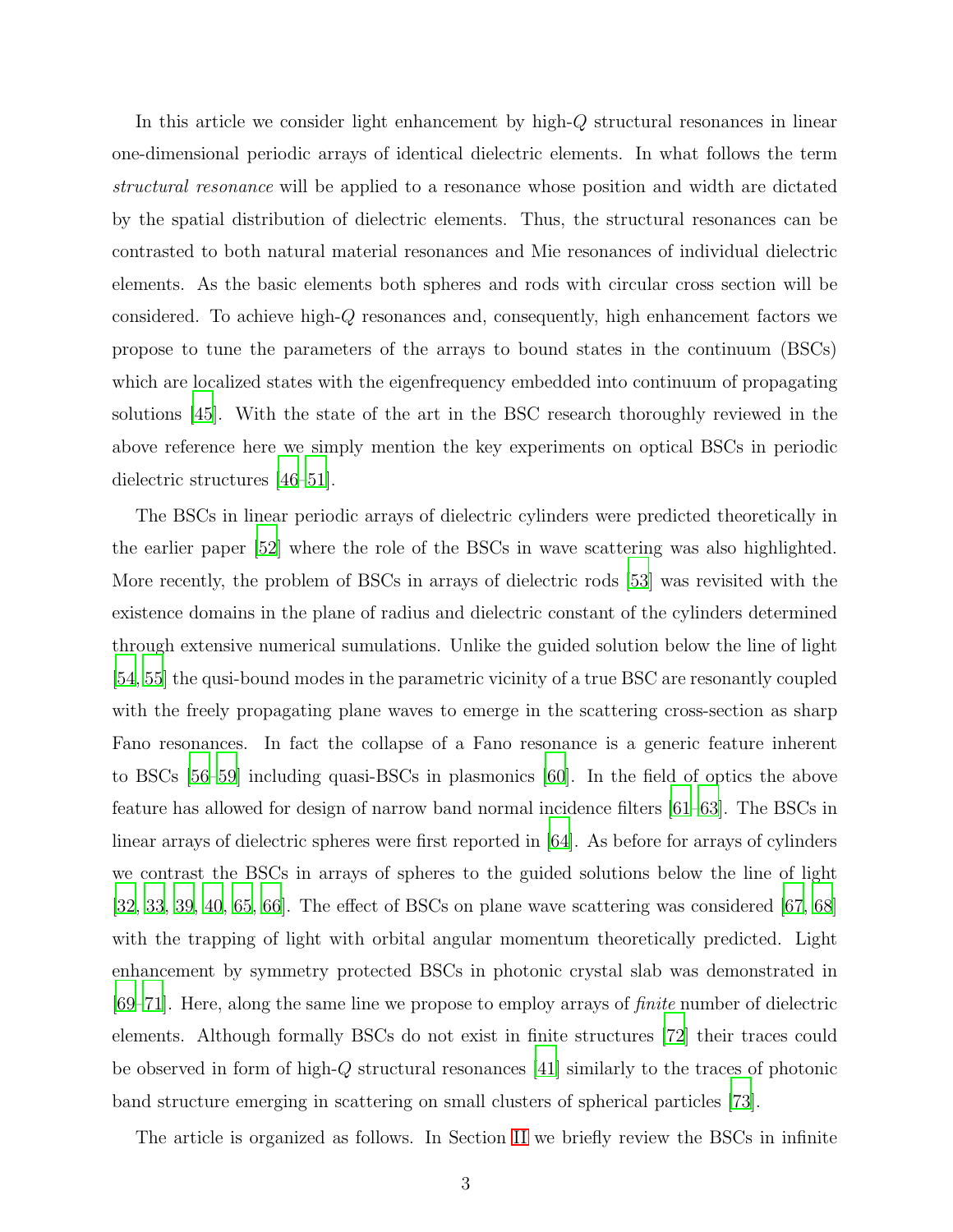

<span id="page-3-1"></span>FIG. 1. BCSs in arrays of dielectric rods. Left panel: set-up of the array in  $x0y$ -plane. Right panel: field patterns of BSCs 2, 3 from Table [I.](#page-4-0)

arrays in dielectric rods. Then we demonstrate structural resonances in the parametric vicinity of BSCs in finite arrays. A simple theory predicting the positions of the structural resonances is proposed. In Section [III](#page-10-0) we show that the same theory applies for the arrays of dielectric spheres. In Section [IV](#page-11-0) we elaborate asymptotic behavior of the Q-factor and the enhancement factor for various types of the structural resonances with the increasing number of elements in the array. Finally, we conclude in Section [V.](#page-15-0)

# <span id="page-3-0"></span>II. QUASI-BSCS IN ARRAYS OF DIELECTRIC RODS

We consider an array of identical dielectric rods of radius  $R$  arranged along the x-axis with period a. The axes of the rods are collinear and aligned with the  $z$ -axis. The crosssection of the array in  $x0y$ -plane is shown in Fig. [1](#page-3-1) (left panel). The numerical procedure for finding electro-magnetic field in arrays of rods is well-known in literature [\[74\]](#page-20-12) and was adapted for BSCs in [\[52](#page-19-7)]. Suppose that the array is illuminated by a stationary TM plane wave with its electric vector pointing along the axes of the rods, then according to the above references we have the scattered field inside the rods in the following form

<span id="page-3-2"></span>
$$
E_z(x,y) = \sum_j \sum_{m=0}^{\infty} c_m(j) e^{im\theta_j} J_m(k_0 \sqrt{\epsilon} \rho_j), \qquad (1)
$$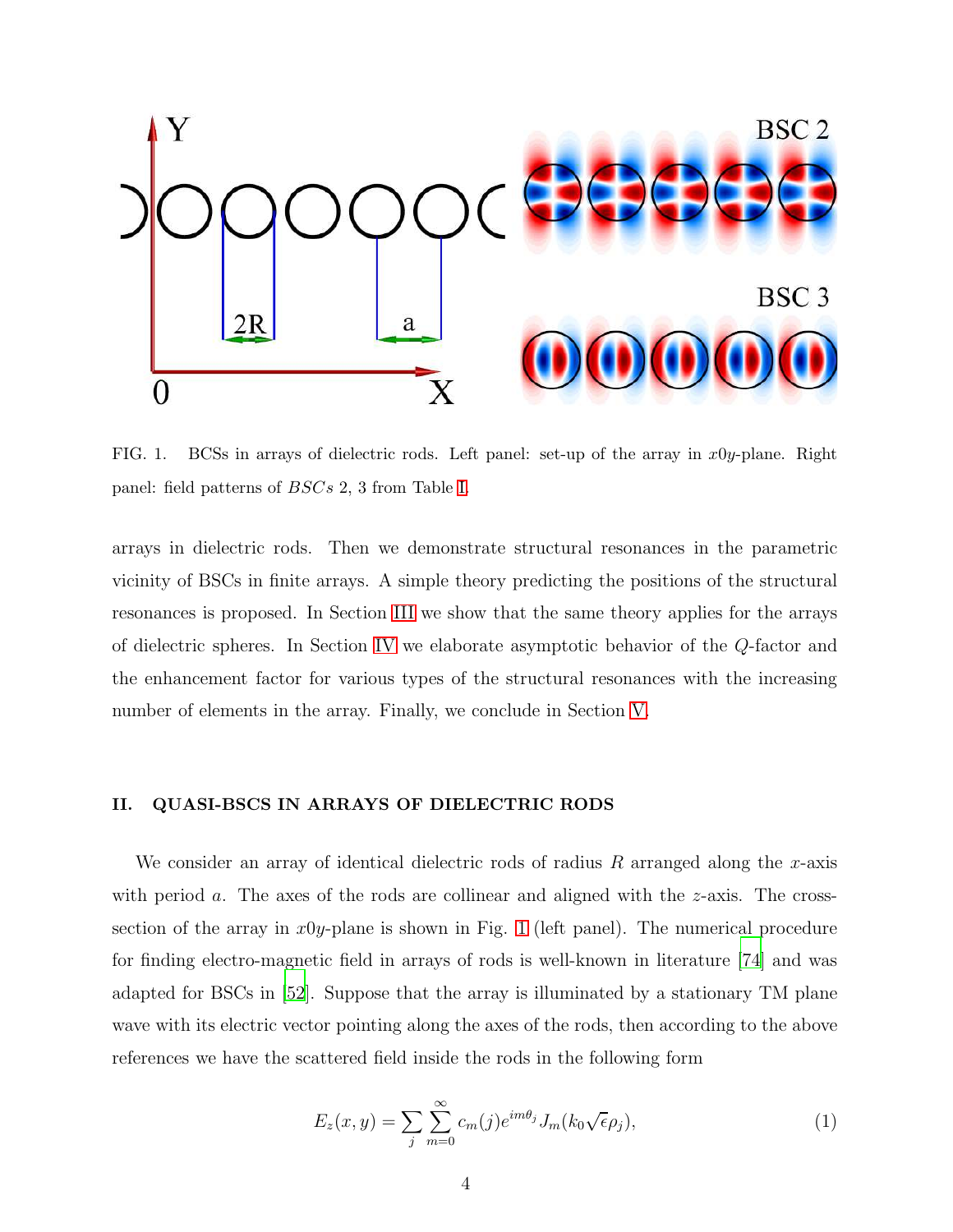<span id="page-4-0"></span>

|           | $BSC$ SP $k_0a$ | $k_x^0 a$ $R/a$ $\nu \mu$ |  | $a_{\nu}$                                                | $a_{\mu}$ |
|-----------|-----------------|---------------------------|--|----------------------------------------------------------|-----------|
| $1 \quad$ |                 |                           |  | Yes 1.8412 0 0.4400 4 2 5.25 $\cdot 10^{-4}$             | 0.20      |
| 2         |                 |                           |  | Yes $3.0758$ 0 0.4400 2 2 9.6 $\cdot 10^{-3}$            | 0.05      |
| 3         |                 |                           |  | Yes 3.5553 0 0.4400 4 2 2.4 $\cdot 10^{-3}$ 0.177        |           |
| 4         |                 |                           |  | Yes 2.3864 0 0.4400 2 2 6.85 $\cdot 10^{-3}$ 0.092       |           |
| 5         |                 |                           |  | No 2.8299 0 0.4441 4 2 3.17 $\cdot 10^{-3}$ -0.085       |           |
| 6         |                 |                           |  | No 3.7156 1.6501 0.4400 2 1 5.27 $\cdot 10^{-3}$ -0.0721 |           |

TABLE I. BSCs in linear arrays of dielectric cylinders,  $\epsilon = 15$ . SP stands for symmetry protected.

where j enumerates the rods,  $\theta_j$ ,  $\rho_j$  are the local polar coordinates for the j rod,  $J_m(k_0\sqrt{\epsilon}\rho_j)$ - the Bessel function,  $\epsilon$  - the dielectric permittivity,  $c_m(j)$  - the expansion coefficient, and  $k_0$ - the frequency. Outside the rods we have a similar expression for the scattering function

<span id="page-4-1"></span>
$$
E_z(x,y) = \sum_{j} \sum_{m=0}^{\infty} \overline{c}_m(j) e^{im\theta_j} H_m^{(1)}(k_0 \rho_j), \qquad (2)
$$

where  $H_m^{(1)}(k_0\rho_j)$  is the outgoing Hankel function. The summation over m in Eqs. [\(1\)](#page-3-2) and [\(2\)](#page-4-1) runs to infinity. The only approximation in the numerical method is truncation to a finite number of summands in Eqs. [\(1\)](#page-3-2) and [\(2\)](#page-4-1). This approximation makes possible to produce a finite interaction matrix of the scattering system and subsequently a finite number of equations for  $c_m(j), \overline{c}_m(j)$  as described in [\[52\]](#page-19-7). The method is known to converge rapidly with the number of multipoles [\[74\]](#page-20-12). In our computations we used  $m = 0, 1, ..., 9$ which results in the relative truncation error  $10^{-5}$  as defined in [\[41](#page-19-0)]. We refer the reader to [\[52\]](#page-19-7) for the lengthy equations for amplitudes  $c_m(j), \overline{c}_m(j)$ .

#### A. BSCs in infinite arrays

In case of infinite arrays the summation over index  $j$  in Eqs. [\(1\)](#page-3-2) and [\(2\)](#page-4-1) is run from minus to plus infinity. The translation invariance allows to apply the Bloch theorem in the form [\[74\]](#page-20-12)

$$
c_m(j) = c_m(0)e^{ik_x a j}, \overline{c}_m(j) = \overline{c}_m(0)e^{ik_x a j}, \qquad (3)
$$

where  $k_x$  is the x-axis component of the wave vector (Bloch vector). Although the solution [\(2\)](#page-4-1) is a superposition of outgoing functions it still can be totally decoupled from the far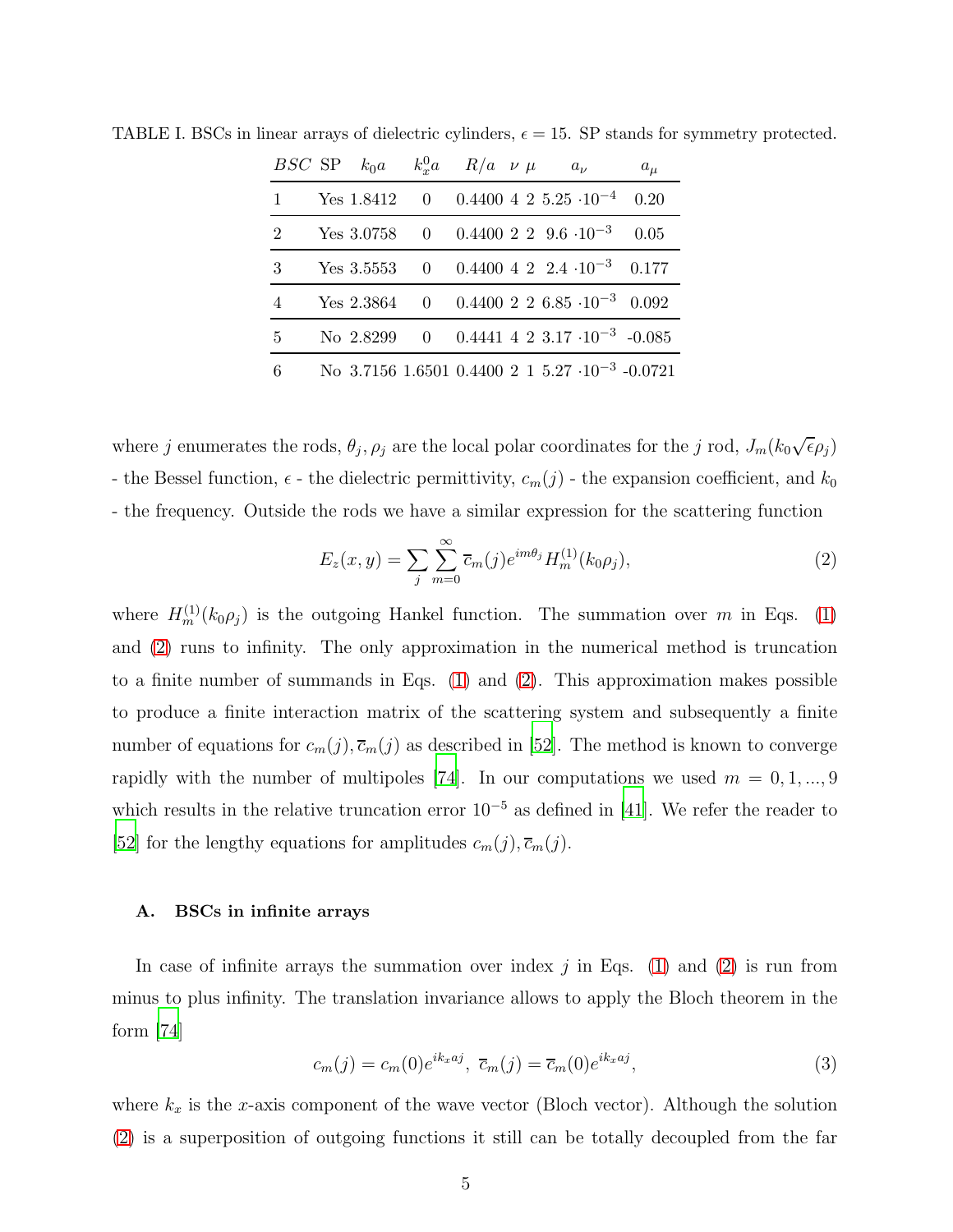field outgoing waves due to destructive interference between the waves emanating from different rods [\[52](#page-19-7)]. In that situation a BSC exists in the system even without the array being illuminated from the far zone. In dependence on  $k_x$  the BSCs are exceptional points in the quasi-BSCs propagation bands where the imaginary part of the resonant frequency  $k_0$  turns to zero [\[41\]](#page-19-0). In general the asymptotic behavior of the imaginary and real parts of the resonant frequency in the vicinity of a BSCs is described by the following formulas

<span id="page-5-0"></span>
$$
-\Im{k_0a} = a_{\nu}(k_x a - k_x^{BSC}a)^{\nu} + \mathcal{O}[(k_x a - k_x^{BSC}a)^{\nu+2}], \tag{4}
$$

and

<span id="page-5-1"></span>
$$
\Re{k_0 a} = k_0^{BSC} a - a_\mu (k_x a - k_x^{BSC} a)^\mu + \mathcal{O}[(k_x a - k_x^{BSC} a)^{\mu+1}], \tag{5}
$$

where  $k_0^{BSC}$  is the BSC frequency,  $k_x^{BSC}$  - the BSC wave vector along the array axis, and  $\nu, \mu$  - the leading coefficient of polynomial expansion [\[41\]](#page-19-0). The physical meaning of Eq. [\(4\)](#page-5-0) is simple; once the system is detuned in  $k_x$ -space from a true BSC point  $k_x^{BSC}$  the resonance acquires finite life-time given by the inverse of  $\Im{k_0}$ . Although the majority of BSCs have  $k_x^{BSC} = 0$ , there are also so-called Bloch BSCs which are trapped waves travelling along the array [\[52](#page-19-7), [64](#page-20-3), [75\]](#page-20-13). In Table [I](#page-4-0) we collect the parameters of six BSCs found for infinite arrays with  $\epsilon = 15$  (Silicon). The values of  $a_{\mu}$  and  $a_{\nu}$  in Table [I](#page-4-0) were extracted from the data by a polynomial fit. For a typical picture of the band structure of Bloch BSCs the reader is addressed to [\[41\]](#page-19-0).

There are two generic types of BSCs in arrays of dielectric rods [\[52\]](#page-19-7), symmetry protected, and unprotected by symmetry. Field patterns of symmetry protected BSCs 2, 3 are shown in the left panel in Fig. [1](#page-3-1) where one can see that those BCSs are symmetrically mismatched with a plane wave normally incident to the array. The asymptotic behavior of the resonance live-times in the vicinity of a BSC was recently considered by Yuan and Lu [\[76\]](#page-20-14) who argued that for symmetry protected BSCs the leading term should be  $\nu = 2$ . There were no, however, reliable estimate for  $a_{\nu=2}$ . In our numerical simulations we found that both  $\nu=2$ and  $\nu = 4$  are possible. [I](#page-4-0)n Table I we presented the data on four symmetry protected BCSs a couple for each  $\nu = 2$  and  $\nu = 4$ . The asymptotic behavior of unprotected BSCs was also considered in [\[76](#page-20-14)] with a mathematically rigorous result that for the the standing wave BSCs unprotected by symmetry the leading term is  $\nu = 4$  which is in accordance with our findings for *BSC* 5. For Bloch *BSC* 6 we found  $\nu = 2$ .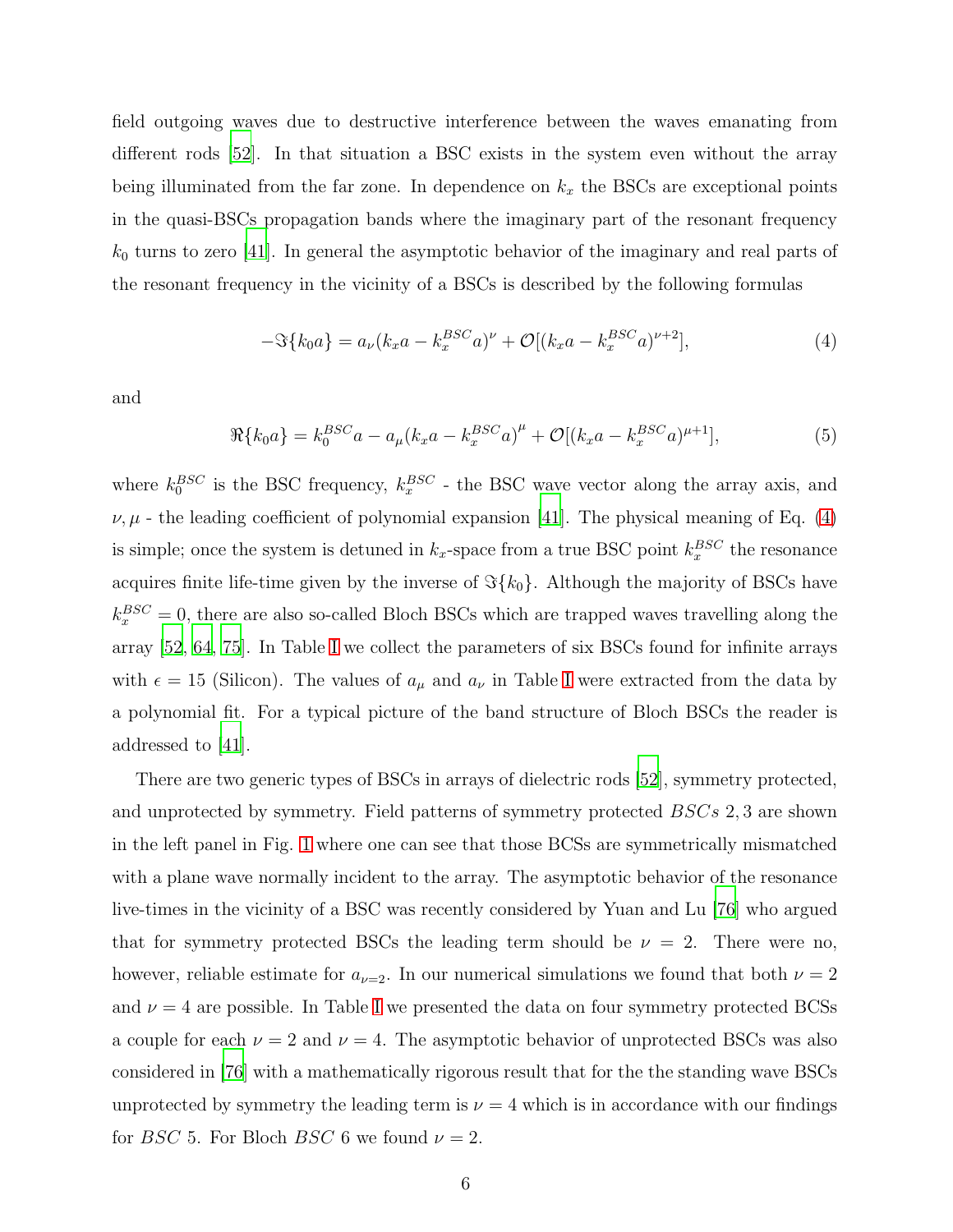#### B. Quasi-BSCs in finite arrays

Next we discuss the the light scattering by various types of quasi-BSCs in finite arrays to highlight the features related to the asymptotic behavior described by Eqs. [\(4\)](#page-5-0) and [\(5\)](#page-5-1). The array now consists of N elements and summation over j in Eqs. [\(1\)](#page-3-2) and [\(2\)](#page-4-1) runs from 1 to N. In Fig. [2](#page-7-0) we present the results of numerical simulations of wave scattering by finite arrays of  $N = 50$  rods. The parameters  $k_0, k_x$  which are the frequency and the x-component of an impinging TM plane wave were swept in the parametric vicinity of BSCs 2 and 3. Notice that only positive  $k_x$  were considered for the system is symmetric with respect to the inversion of the x-axis. For simplicity the response was recorded as the mean of the absolute value of the leading coefficient in the expansion Eq. [\(1\)](#page-3-2)

<span id="page-6-3"></span>
$$
\langle |c_{m_0}| \rangle = \frac{1}{N} \sum_{j=1}^{N} |c_{m_0}(j)|, \tag{6}
$$

where  $m_0$  is the index of the coefficients  $c_{m_0}(j)$  in Eq. [\(1\)](#page-3-2) with the largest absolute value (see top panel in Fig. [2](#page-7-0) where  $m_0 = 1$ ).

In both cases one can see "bright" spots following the asymptotic expression for the real part of the resonant frequency [\(5\)](#page-5-1). These spots correspond to the structural resonances with the widths of the spots along  $k_0$ -axis proportional to the inverse  $Q$ -factors which will be considered in Section [IV.](#page-11-0) The nature of the structural resonances could be easily understood by close examination of the upper panel in Fig. [2](#page-7-0) where we plotted the expansion coefficients  $c_m(j)$  for the first resonant spot. One can see from the upper panel in Fig. [2](#page-7-0) that the solution is nothing but a sinusoidal standing wave locked between the edges of the array. Thus, to recover the spectrum of the structural resonances one can write down the following condition for the  $k_x^{(p)}$  of the p structural resonance.

<span id="page-6-0"></span>
$$
Nak_x^{(p)} = \pi p, \ p = 1, 2, \dots
$$
\n(7)

Then by virtue of Eq. [\(5\)](#page-5-1) we have

<span id="page-6-1"></span>
$$
\Re\{k_0^{(p)}a\} = k_0^{BSC}a - a_\mu \left(\frac{\pi p}{N} - k_x^{BSC}a\right)^\mu,\tag{8}
$$

with  $p$  corresponding to the number of half-wavelengths between the edges and the field patterns

<span id="page-6-2"></span>
$$
E_z^{(p)}(x) \simeq f(x, y) \sin\left(\frac{\pi px}{Na}\right),\tag{9}
$$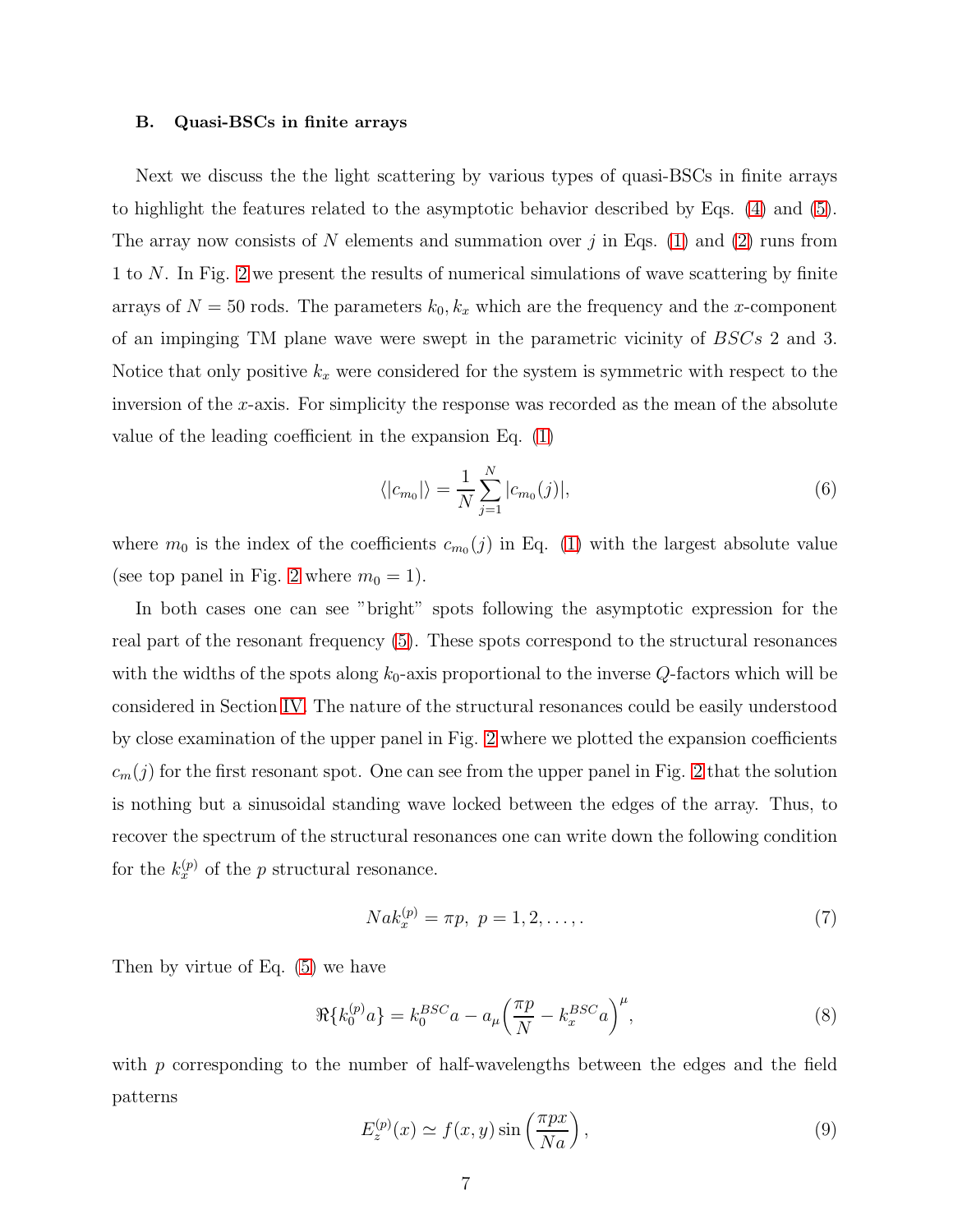

<span id="page-7-0"></span>FIG. 2. Light scattering in the parametric vicinity of symmetry protected BSCs for dielectric  $\epsilon = 15$  arrays of rods under illumination by a TM plane wave with unit amplitude. Top panel: expansion coefficients  $c_m(j)$  vs. the number of the rod j for  $N = 50$  for BSC 3. The impinging wave parameters are tuned to the first resonance Eq. [\(7\)](#page-6-0). The resulting field pattern is shown on top of the subplot. South-west: mean value of the leading coefficient  $\langle c_{m_0} \rangle$  vs.  $k_0, k_x$  in the vicinity of BSC 2 for  $N = 50$ . South-east: The same for BSC 3. White dash lines correspond to asymptotic behavior by Eq.  $(5)$ . The frequencies of structural resonances by Eq.  $(8)$  are shown by red horizontal lines.

where  $f(x, y) = f(x + a, y)$  is the periodic functions corresponding to the BSCs profiles in Fig. [1.](#page-3-1) Remarkably, despite the BCSs are standing waves the position of the first structural resonance  $p = 1$  is shifted from  $k_x = 0$  according to Eqs. [\(7\)](#page-6-0) and [\(8\)](#page-6-1). The field pattern of the first resonance is shown on top of the upper panel in Fig. [2](#page-7-0) to visualize Eq. [\(9\)](#page-6-2). Notice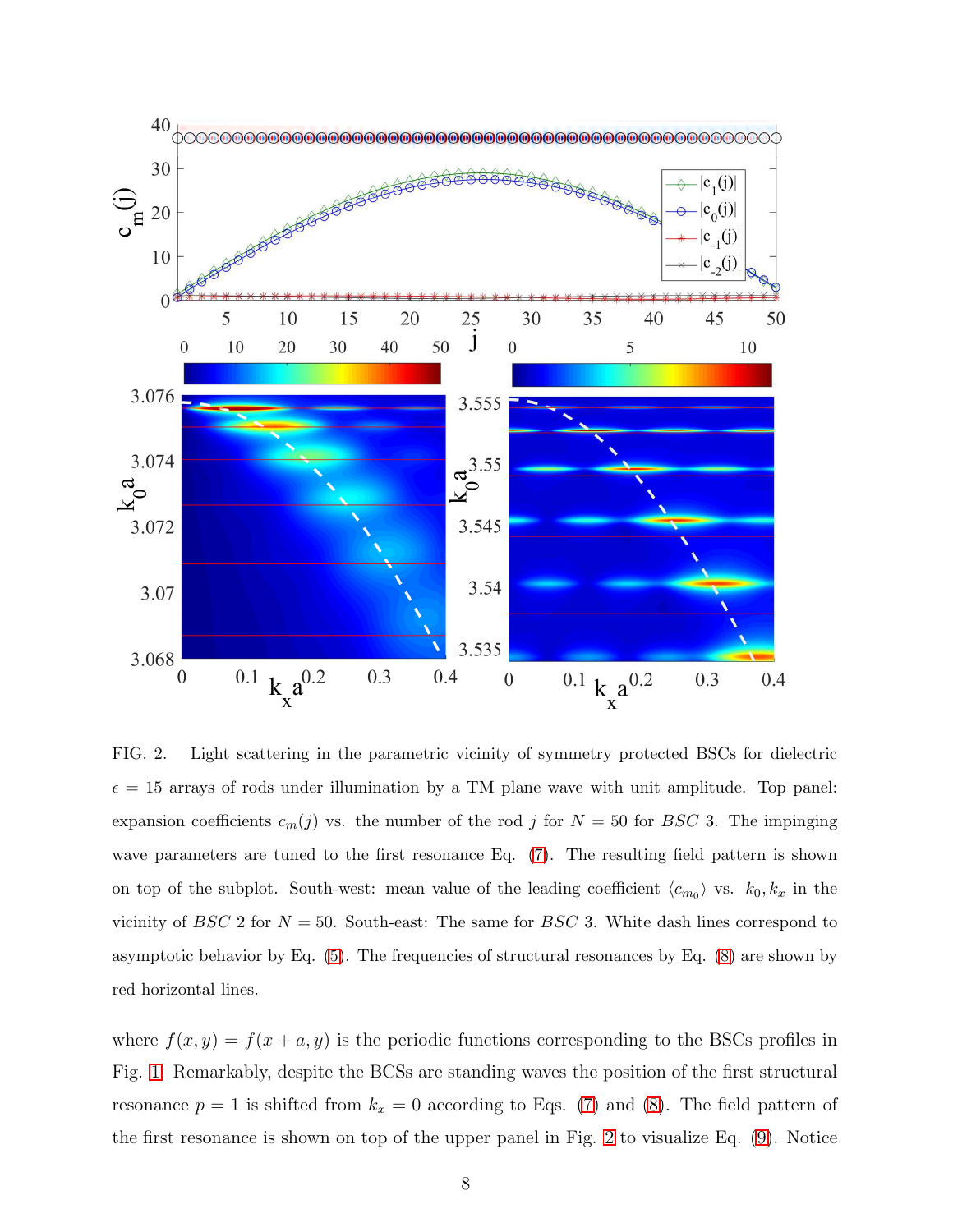

<span id="page-8-0"></span>FIG. 3. Light scattering in the parametric vicinity of BSCs unprotected by symmetry for dielectric  $\epsilon = 15$  arrays of rods under illumination by a TM plane wave with unit amplitude. Left panel: Standing wave BSC 5 unprotected by symmetry; mean value of the leading coefficient  $\langle c_{m_0} \rangle$  Eq. [\(6\)](#page-6-3) vs.  $k_0, k_x$  in the parametric vicinity of the BSC for  $N = 50$  rods. The BSC field pattern is shown on top of the subplot. Right panel: the same for Bloch BSC 6; the star shows the position of BSC 6 in the parametric space  $k_0, k_x$ . The BSC field pattern is shown on top of the subplot in form of the real part of the travelling wave amplitude. White dash lines correspond to asymptotic behavior by Eq.  $(5)$ . The frequencies of structural resonances by Eq.  $(8)$  are shown by red horizontal lines.

the resemblance with  $BSC$  3 in Fig. [1.](#page-3-1) The resonant frequencies by Eq. [\(8\)](#page-6-1) are plotted in Fig. [2](#page-7-0) by red horizontal lines. One can see that Eq. [\(8\)](#page-6-1) predicts to a good accuracy the positions of two first resonances  $p = 1, 2$ . For  $p \geq 3$  the positions of resonances deviate from Eq. [\(8\)](#page-6-1) due to the higher order terms in the polynomial expansion Eq. [\(5\)](#page-5-1). This effect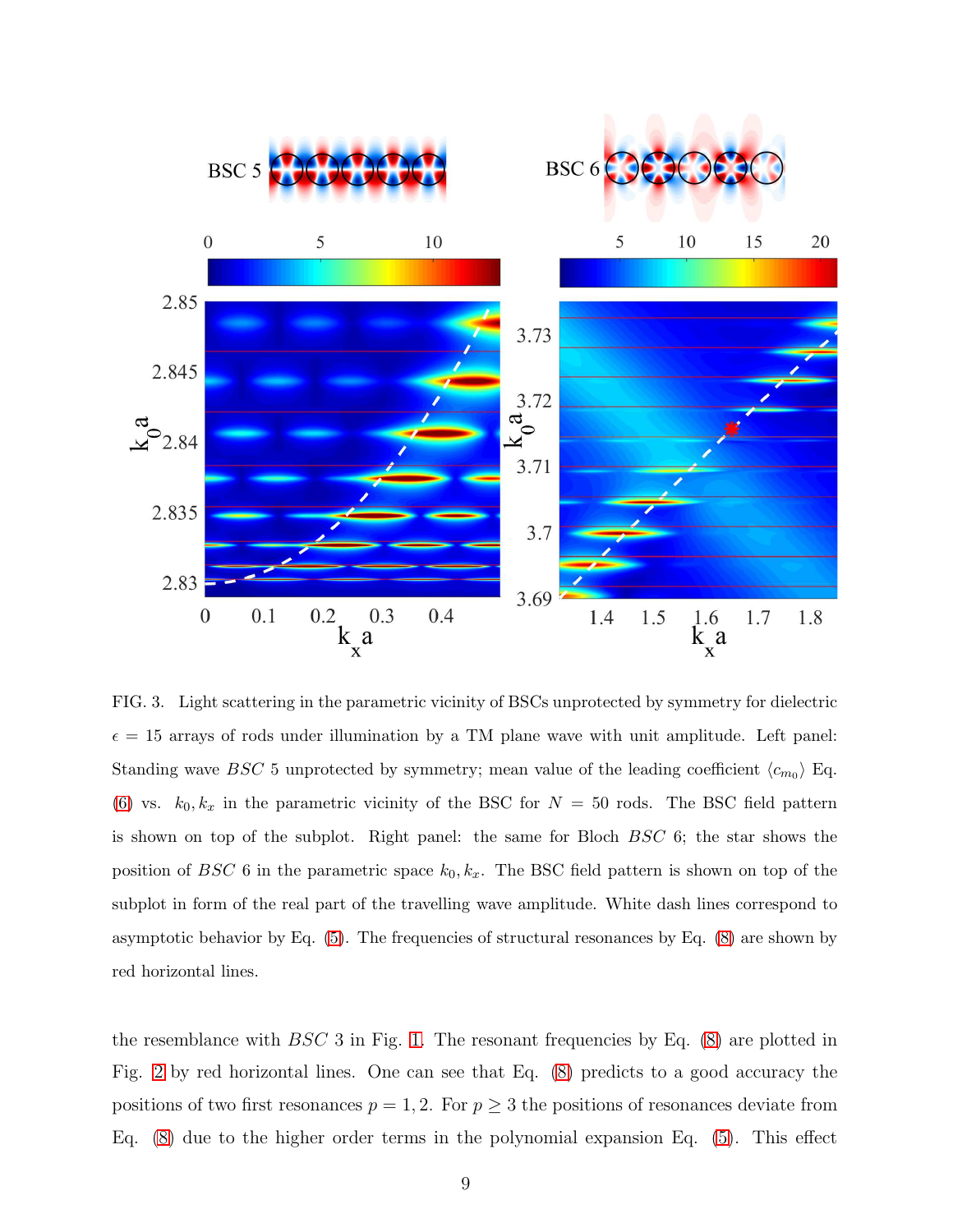

<span id="page-9-0"></span>FIG. 4. BCS in arrays of dielectric spheres. Left panel: set-up of the array. Right panel: The field patterns in form of  $H_y$  component for BSC 7 and  $H_x$  component for BSC 8 in x0z-plane.

could be eliminated by further increase of the length of the array  $Na$  with all resonances shifting to the BSC point according to Eq. [\(8\)](#page-6-1). In addition to the main sequence [\(8\)](#page-6-1) in Fig. [2](#page-7-0) one can see satellite resonant peaks. We speculate that the satellites are due to oscillating coupling of the structural resonances to the impinging wave with the same frequency but a different  $k_x$  component. Finally, one can see from Fig. [2](#page-7-0) that a BSC with  $\nu = 4$  produces a picture of resonances with smaller high-intensity spots to evidence higher Q-factors.

In Fig. [3](#page-8-0) we present the results of numerical simulations of wave scattering by finite arrays of N rods in the parametric vicinity of  $BSCs$  5 and 6 from Table [I.](#page-4-0) The field patterns are shown on top of the plot to demonstrate that now the BCSs are not symmetrically mismatched to the normally incident wave. In contrast to symmetry protected ones the BSCs of this sort are much more difficult to come by for they always require some adjustment of either radius R or Bloch vector  $k_x$  to occur through an involved interference picture [\[52](#page-19-7)]. One can see from Fig. [3](#page-8-0) that the response function [\(6\)](#page-6-3) demonstrates features very similar to those in Fig. [2](#page-7-0) with structural resonances emerging at frequencies by Eq. [\(8\)](#page-6-1). Again for standing wave BSC 5 we see that only position of two first structural resonances are accurately predicted by Eq. [\(8\)](#page-6-1). Another source of error could be additional phase accumulated in reflection from the edge of the array not accounted for by Eq. [\(7\)](#page-6-0). Also notice that for Bloch BSC 6 the structural resonances are equidistant with  $a_{\mu=1}$  being the group velocity according to Eq. [\(5\)](#page-5-1).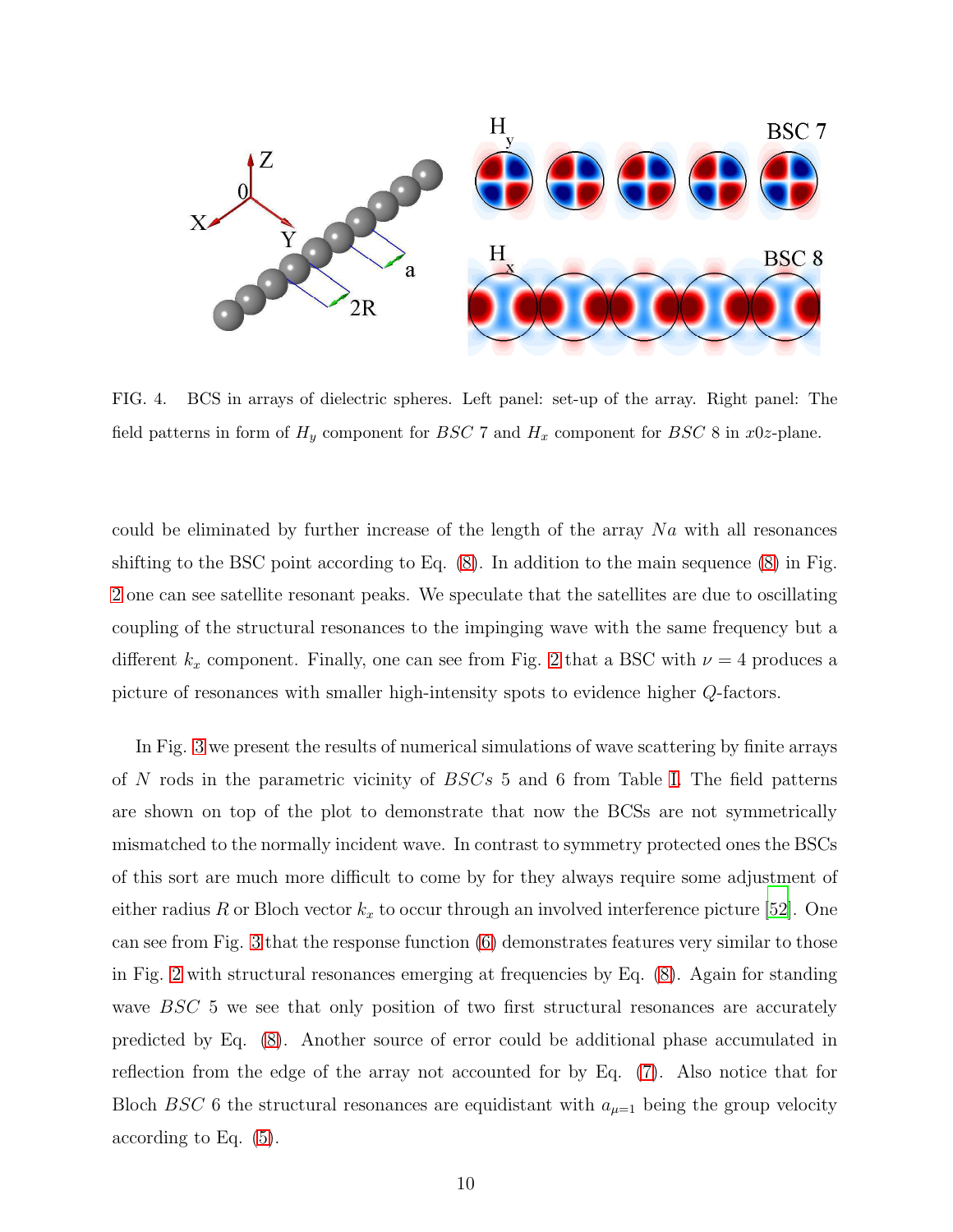<span id="page-10-1"></span>

|    | <i>BSC</i> SP $k_0a$ $k_n^0a$ $R/a$ $\nu \mu$ |  |  | $a_{\nu}$                                            | $a_{\mu}$ |
|----|-----------------------------------------------|--|--|------------------------------------------------------|-----------|
| 7  |                                               |  |  | Yes 3.6022 0 0.400 2 2 1.366 $\cdot 10^{-2}$ 0.010   |           |
| -8 |                                               |  |  | No 2.9280 0 0.485 4 2 0.1818 $\cdot 10^{-2}$ -0.0793 |           |

TABLE II. BSCs in linear arrays of dielectric spheres,  $\epsilon = 15$ . SP stands for symmetry protected.

#### <span id="page-10-0"></span>III. QUASI-BSCS IN ARRAYS OF DIELECTRIC SPHERES

The system under scrutiny is schematically depicted in Fig. [4.](#page-9-0) For arrays dielectric spheres we will follow the recipes from [\[64\]](#page-20-3) where the method by Linton, Zalipaev, and Thompson [\[66\]](#page-20-5) was adapted for finding BSCs. The parameters of two BSCs, one symmetry protected, and one unprotected by symmetry are given in Table [II.](#page-10-1) In the above referenced method the magnetic and electric vectors could be found in terms of Mie coefficients  $a_n^m(j), b_n^m(j)$ . For instance, outside the spheres one has for the the scattered EM field electric vector  $\mathbf{E}(\mathbf{r})$ 

<span id="page-10-2"></span>
$$
\mathbf{E}(\mathbf{r}) = \sum_{j} \sum_{n=m^{*}}^{\infty} \left[ a_{n}^{m}(j) \mathbf{M}_{n}^{m}(\mathbf{r} - \mathbf{r}_{j}) + b_{n}^{m}(j) \mathbf{N}_{n}^{m}(\mathbf{r} - \mathbf{r}_{j}) \right],
$$
\n(10)

where j the number of the sphere in the array,  $\mathbf{r}_j$  - the coordinates of the j sphere, m - azimuthal number,  $m^* = max(1, m)$ , and  $\mathbf{N}_n^m(\mathbf{r}), \mathbf{M}_n^m(\mathbf{r})$  are spherical vector harmonics [\[77\]](#page-20-15). Again in the case of infinite arrays we have according to the Bloch theorem

$$
a_n^m(j) = a_n^m(0)e^{ik_x a j}, \ b_n^m(j) = b_n^m(0)e^{ik_x a j}.
$$
 (11)

In this paper we restrict ourself we with  $m = 0$ , though BSCs with higher orbital angular momentum are possible [\[67,](#page-20-6) [68](#page-20-7)]. The field patterns of BSCs from Table [II](#page-10-1) are shown in the left panel in Fig. [4.](#page-9-0) Notice that *BSC* 7 in Table [II](#page-10-1) is a wave of the TM-type which means  $H_x=0$ , and  $b_n^0(j)=0$  [\[64\]](#page-20-3). In contrast BSC 8 is a TE-wave with  $E_x=0$ , and  $b_n^0(j)=0$ .

Let us now consider the resonant response of finite array with  $N$  spheres. Despite the similarity of Eq. [\(10\)](#page-10-2) to Eqs. [\(1\)](#page-3-2) and [\(2\)](#page-4-1) the numerical method is now computationally much more expensive due to the necessity to evaluate lattice sums with involved special functions [\[66\]](#page-20-5). Though limited to the power of a desktop computer we can still circumvent the computational difficulties by recollecting the resonant picture from the previous section. First by using Eq.  $(8)$  one can obtain the frequencies of a structural resonance. Then the response function Eq.  $(6)$  is computed numerically only in dependance on  $k_x$  with coefficients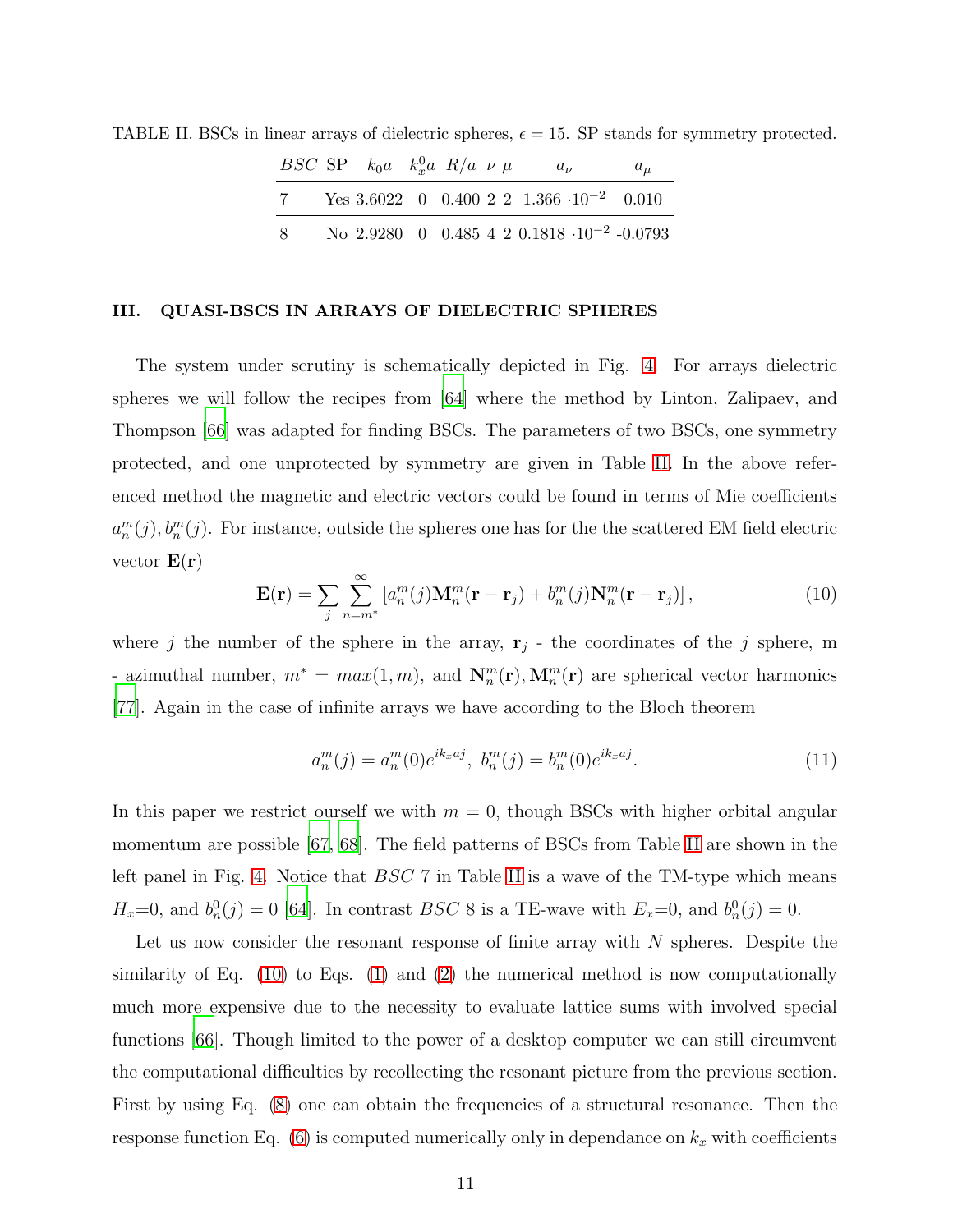$a_n^0(j), b_n^0(j)$  from Eq. [\(10\)](#page-10-2) now used instead of  $c_m(j)$  in Eq. [\(6\)](#page-6-3). The results for BSC 8 from Table [II](#page-10-1) under illumination by a TE-polarized plane wave of unit amplitude are plotted in Fig. [5.](#page-12-0) Again one can see sinusoidal standing waves similar to Fig. [2.](#page-7-0) Notice that for the second resonance  $p = 2$  in Eq. [\(8\)](#page-6-1) we intentionally chose  $N = 200$  to eliminated the errors due to the higher order terms in Eq. [\(5\)](#page-5-1). The response function against  $k_x$  for  $k_0$ corresponding to the first and the second resonances Eq. [\(8\)](#page-6-1) is also demonstrated in the insets in Fig. [5.](#page-12-0) Again one observes an oscillatory dependance with a pronounced maximum corresponding to Eq. [\(7\)](#page-6-0) as in Figs. [2](#page-7-0)[,3.](#page-8-0) For BSC 7 the same results were observed under illumination by a TM-polarized plane wave.

#### <span id="page-11-0"></span>IV. LIGHT ENHANCEMENT

Bearing in mind the structure of resonant response of finite arrays we can now address the question of how many dielectric elements in the array are needed to observe the effect of light enhancement in a realistic experiment with two figures of merit being the quality and enhancement factors. Before proceeding to the assessment of those quantities we would like to mention that so far all results were presented in dimensionless units to emphasize that the model is applicable to silicon dielectric arrays both in the visible as well as in the near infrared where the real part of the dielectric constant varies insignificantly with the frequency of light [\[78](#page-20-16), [79](#page-20-17)]. It should be noted, however, that the imaginary part in the same range can vary by orders of magnitude. Thus, one may expect that the effect of light enhancement will be limited by the material losses in silicon.

## A. Q-factors

Here we use the standard definition of the Q-factor

$$
Q = \frac{\omega}{\gamma},\tag{12}
$$

where  $\omega$  is the resonance frequency, and  $\gamma$  is the resonance width, both quantities extracted from the scattering data described in the previous sections Figs. [2](#page-7-0)[,5.](#page-12-0) The Q-factors against the number of dielectric elements in the array for the first  $(p = 1 \text{ in Eq. (8)})$  $(p = 1 \text{ in Eq. (8)})$  $(p = 1 \text{ in Eq. (8)})$  structural resonance of  $BSCs$  2, 3, 7, and 8 are plotted in Fig. [6.](#page-13-0) As expected from Eqs. [\(4\)](#page-5-0) and [\(7\)](#page-6-0)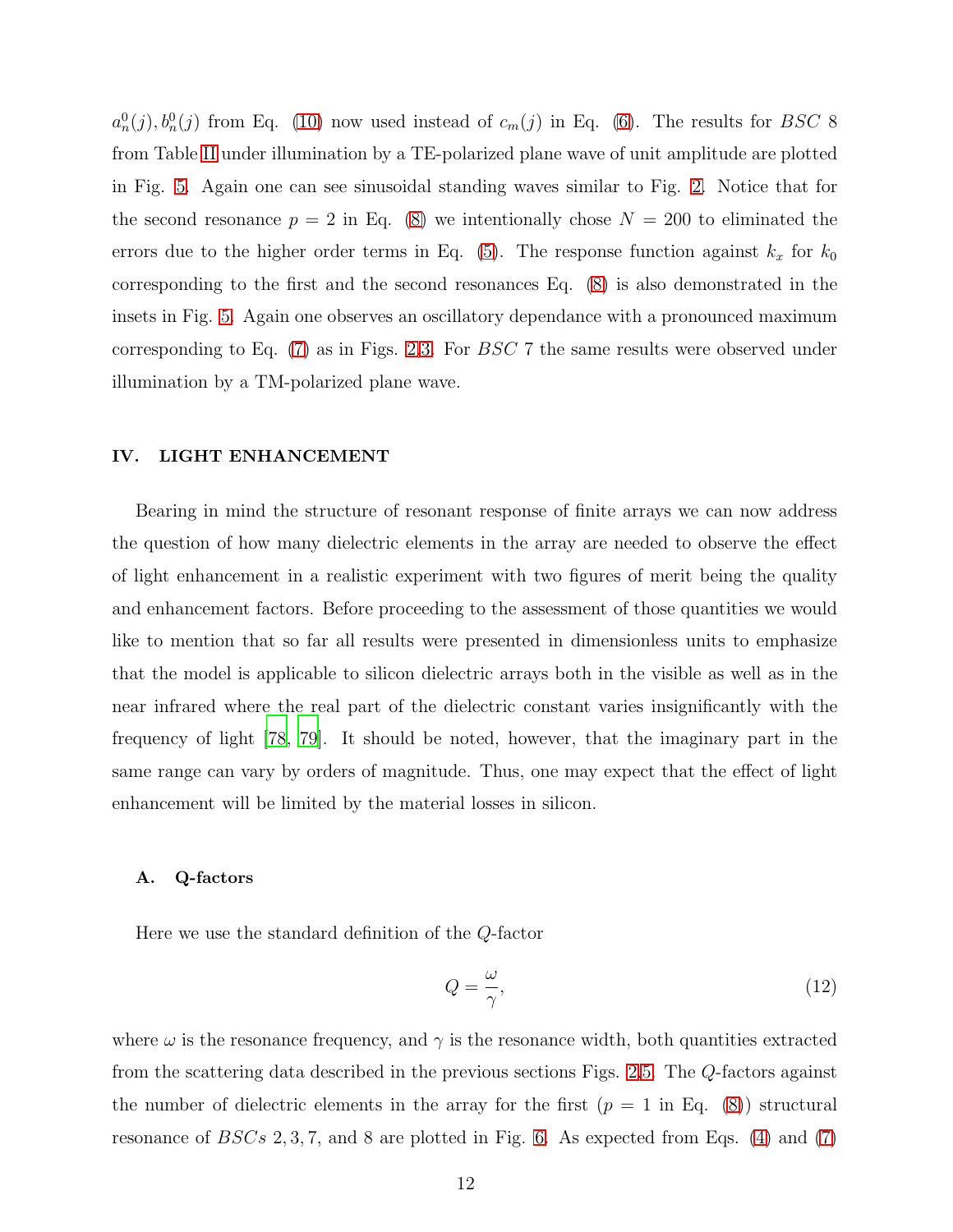

<span id="page-12-0"></span>FIG. 5. Light scattering by structural resonances in the parametric vicinity of BSC 8 in arrays of dielectric spheres. Top panel: the leading coefficients in Eq. [\(10\)](#page-10-2) for the first structural resonance  $N = 50$ . Bottom panel: the leading coefficients in Eq. [\(10\)](#page-10-2) for the second structural resonance  $N = 200$ . The insets show the response function Eq. [\(6\)](#page-6-3) evaluated with leading Mie coefficients  $a_1^0(j), a_3^0(j)$  against the Bloch wave vector  $k_x$ .

the Q-factor for resonances with  $\nu = 2$  scales as  $Q \sim N^2$ , however, for  $\nu = 4$  we observed  $Q \sim N^3$  which, seemingly, contradicts our theoretical predictions. The contradiction can be resolved by noticing that Eq. [\(4\)](#page-5-0) only describes one specific mechanism of the radiation losses equally applicable for both finite and infinite arrays, namely, the radiation from the sides of the arrays due to detuning from the true BSC point in the parametric space. In the case of finite arrays there is another radiation mechanism due to the losses at the edges as the wave bounces between them to form the sinusoidal resonant mode shape Eq. [\(9\)](#page-6-2).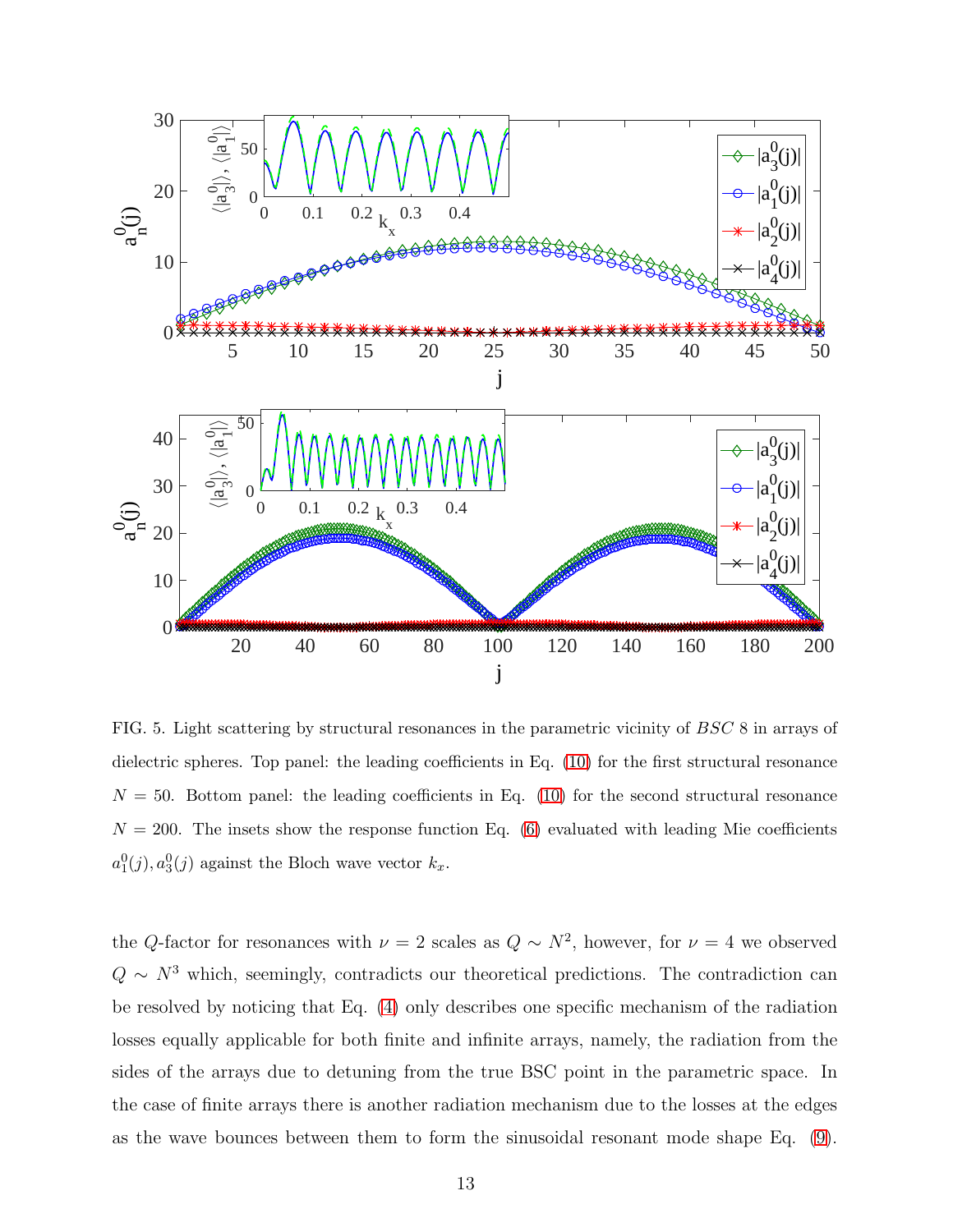

<span id="page-13-0"></span>FIG. 6. Q-factors for structural resonances against the number of dielectric elements N. Left panel: arrays of rods; BCR with  $k_0a = 2.8908$ ,  $k_xa = \pi$ ,  $R/a = 0.44$ . Right panel: arrays of spheres; BCR with  $k_0a = 2.052$ ,  $k_x a = \pi$ ,  $R/a = 0.40$ . The black dash line shows the best result found in [\[33](#page-18-14)]. The horizontal lines show the limits due to material losses in silicon.

Obviously, for the guided modes below the line of light that would be the only possible radiation mechanism because the radiative losses at the sides are forbidden by total internal reflection. In fact, the scaling law for the edge radiation is already obtained in [\[33\]](#page-18-14) where the authors demonstrated that the Q-factor scales as  $Q \sim N^3$ . Thus, one can conclude that in case of  $\nu = 4$  the radiative losses at the sides are suppressed by the radiative losses at the edges resulting in the scaling law for resonances formed by guided modes below the line of light [\[33](#page-18-14)].

In accordance with our findings we can now define *side-coupled resonances* with  $Q \sim N^2$ for BSCs with  $\nu = 2$ , and a wider class of *edge-coupled resonances* with  $Q \sim N^3$  which encompasses both BSCs with  $\nu = 4$  as well as the below continuum resonances (BCRs). Now it is instructive to compare our results with the Q-factors for the BCRs. To do that in Fig. [6](#page-13-0) we plot the Q-factors for two BCR one for rods and spheres each. The parameters of the BCRs are given in the caption to Fig. [6.](#page-13-0) One can see that both  $\nu = 2$  BSCs and BCR demonstrate a similar dependance against N.

Finally, let us access the role of the material losses. The Q-factor limits were estimated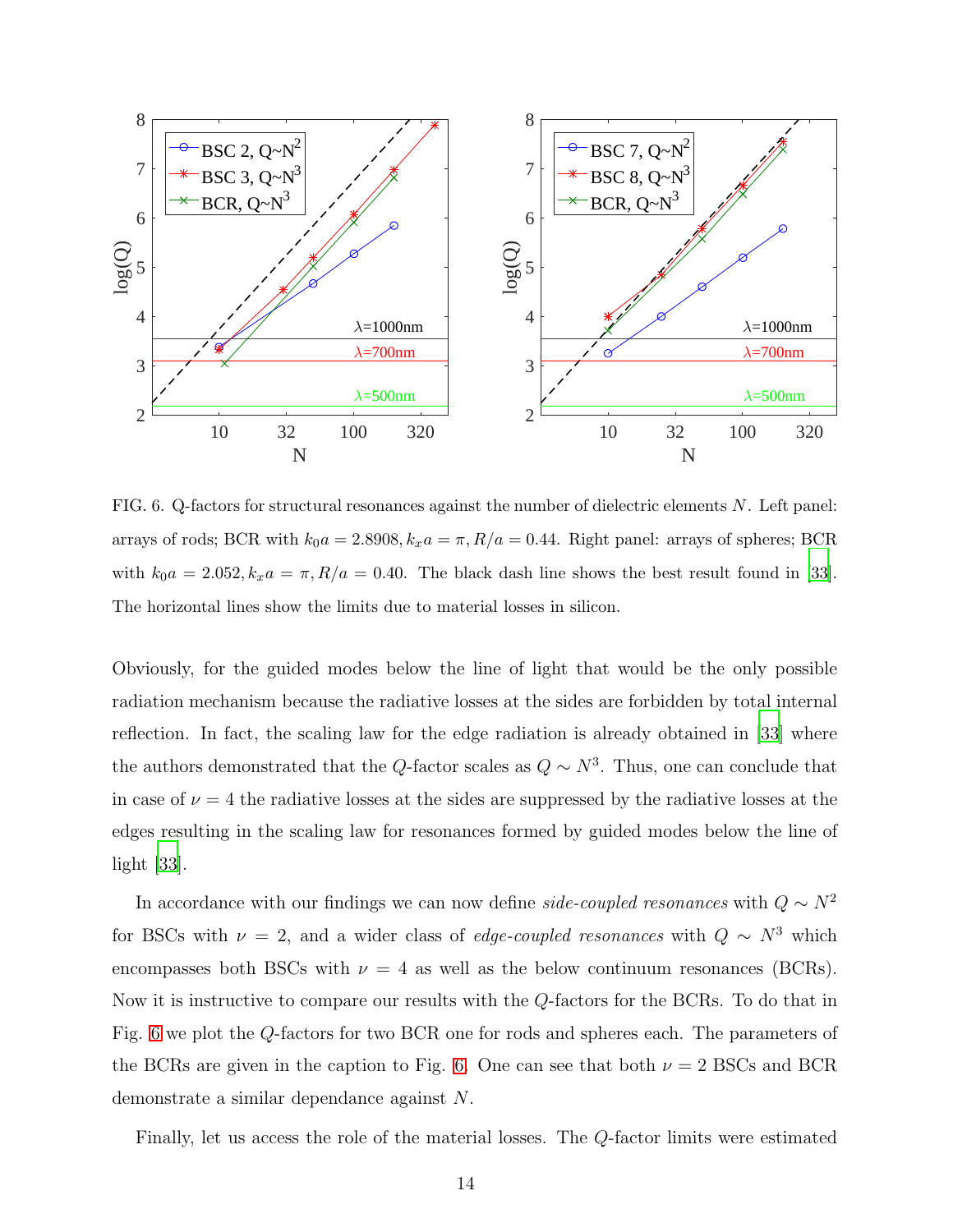based on the data on the imaginary part of refractive index at  $\lambda = 500, 700$  nm by [\[78](#page-20-16)], and at  $\lambda = 1000$ nm by [\[79](#page-20-17)]. One can easily see from Fig. [6](#page-13-0) that  $Q \approx 10^{3}$ -10<sup>4</sup> resonances can be observed with silicon in the red-to-near-infrared range for arrays of  $N \approx 10$ –15 elements.

#### B. Enhancement factors

We define the enhancement factor  $F$  as the average of the square root of the field intensity I(r) within the volume  $V = \pi R^2 N a$  (or area  $2RNa$ ) containing the whole of the finite array divided by the square root of the field intensity carried by the incoming wave  $I_0$ .

<span id="page-14-0"></span>
$$
F = \frac{1}{\sqrt{I_0 V}} \int_V d\mathbf{r} \sqrt{I(\mathbf{r})}.
$$
\n(13)

Although according to Eq. [\(9\)](#page-6-2) the EM-field varies significantly in the vicinity of the array the enhancement factor  $F$  defined through Eq. [\(13\)](#page-14-0) is able to quantify to what extent the field amplitude is enhanced by resonant scattering. In Fig. [7](#page-15-1) we plot the enhancement factors for the first  $(p = 1 \text{ in Eq. (8)})$  $(p = 1 \text{ in Eq. (8)})$  $(p = 1 \text{ in Eq. (8)})$  structural resonance of  $BSCs$  2, 3, 7, and 8 as well as the BCRs used in Fig. [6.](#page-13-0) The arrays were illuminated with a plane wave with frequency equal to the frequency of the resonance. The  $k_x$  - component of the incident wave each time was tuned to the maximum response which in case of BSC were given by Eq. [\(7\)](#page-6-0). For BCR the maximum response was found at the strict normal incidence. One can see that only for the side-coupled resonances  $BSC$  2,7 the enhancement factor is nicely fit by the expected dependence  $F \sim \sqrt{Q} \sim N$  [\[71](#page-20-9)]. Notice that in the above reference the enhancement was defined through intensity rather that amplitude. For the edge-coupled resonances we were unable to produce a simple polynomial fit which is probably due to the residual side-coupling emerging through the specific excitation of the resonance by a plane wave. More interesting, though, is that the side-coupled resonances BSC 2,7 produce significantly larger enhancement factors than the edge-coupled ones, and hence should be opted for as the operating resonances for light enhancement. In lossy silicon the limits for the enhancement factor of the side-coupled resonances will be placed at the same arrays lengths as were found from Fig. [6](#page-13-0) for the Q-factors. Thus, comparing Fig[.7](#page-15-1) against Fig[.6](#page-13-0) one can conclude that the amplitude enhancement factors  $F \approx 10{\text -}25$  can be achieved with arrays of 10–15 silicon subwavelength nanospheres in the red-to-near-infrared range with the side-coupled resonances.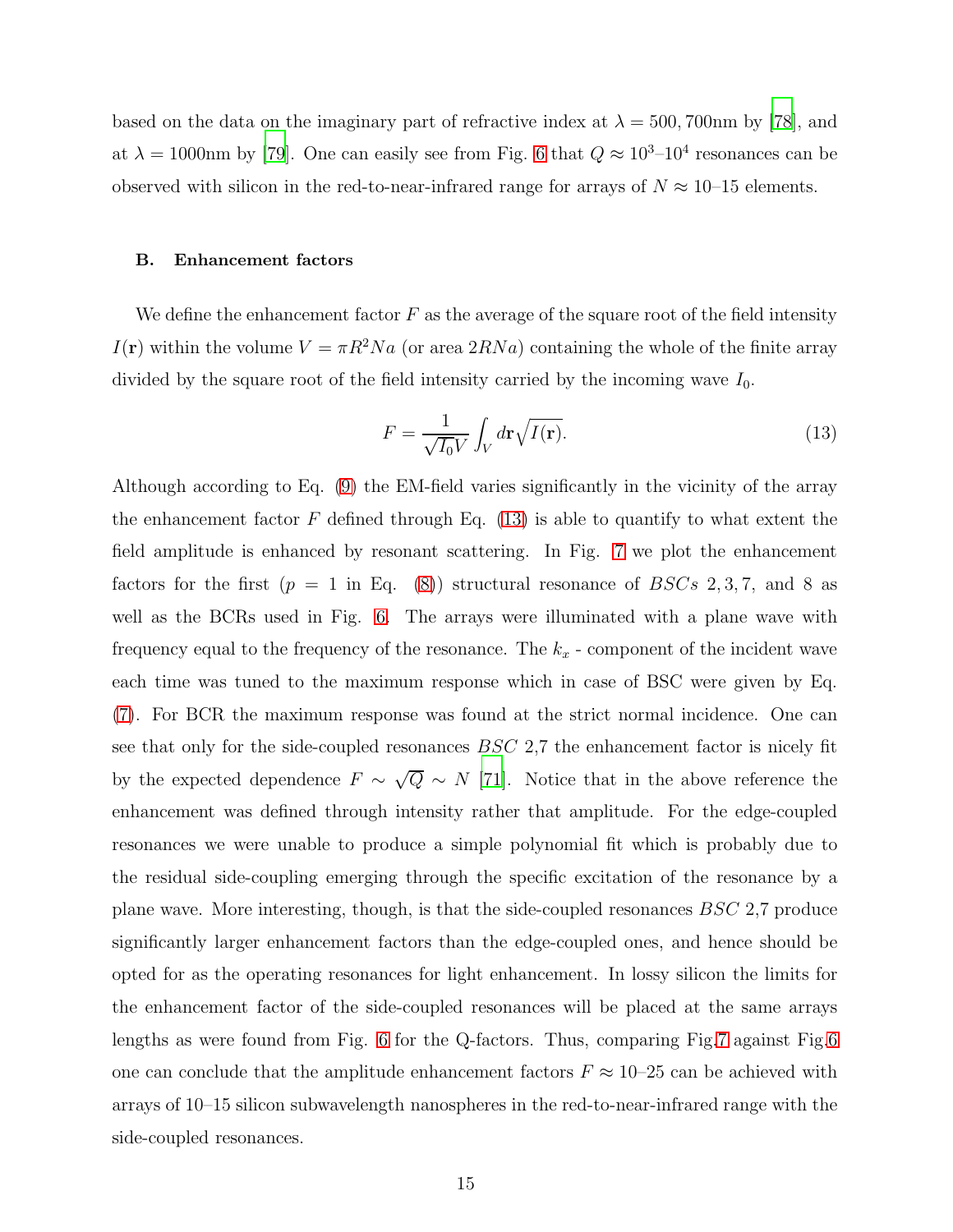

<span id="page-15-1"></span>FIG. 7. The enhancement factor of dielectric arrays. Left panel: arrays of rods. Right panel: arrays of spheres.

# <span id="page-15-0"></span>V. CONCLUSION

We demonstrated that the traces of bound states in the continuum in one-dimensional dielectric arrays can be observed as a specific family of high-Q resonances specified by the number of half-wavelengths placed between the edges of the arrays. Two types of such resonances were identified. The edge-coupled resonances possessing a higher Q-factor are similar to the below continuum resonances known earlier [\[33\]](#page-18-14) to have the Q-factor scaling law as  $Q \sim N^3$  with N being the number of elements in the array. In contract, the side-coupled resonances with lesser Q-factors have the scaling law  $Q \sim N^2$ . Interestingly, it is the sidecoupled resonances related to BSCs that under illumination by a plane wave demonstrate higher enhancement factors providing a platform for light enhancement by finite dielectric arrays with the parameters tuned to a BSC.

It should be pointed out that in terms of both the Q-factor asymptotics and compactness our set-up is no match to ultra-compact Fabry-Perot cavities [\[80](#page-20-18)] where the Q-factor scales exponentially with the number of periods in Bragg mirrors. Those asymptotics, however, are hard to achieve in silicon nonophotonics as the subwavelength spheres are scaled down in size to the visible wavelength where the material losses become significant. Our simulations show that in the red-to-near-infrared range the  $Q$ -factors of  $10^3$ - $10^4$  and the amplitude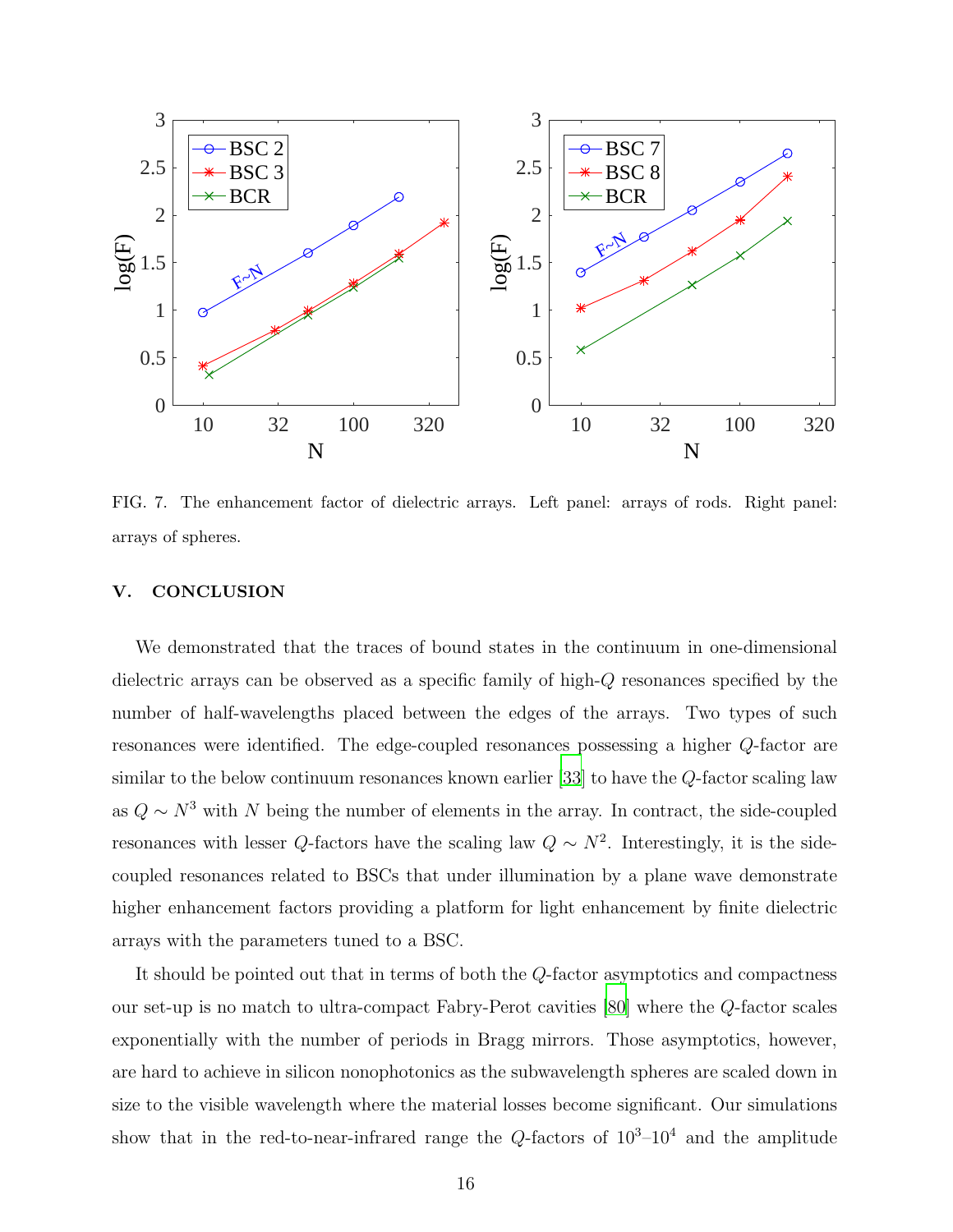enhancement factors  $F \approx 10^{-25}$  can be achieved with arrays of 10–15 silicon subwavelength nanospheres.

In contrast to familiar Fano resonances [\[56](#page-19-11)[–59\]](#page-19-12) the structural resonances in finite systems are shown to generate a complicated picture in the resonant response to illumination by a plane wave. With the frequency of the impinging wave tuned to the structural resonance we observed the oscillating behavior of the enhanced EM-field amplitude under variation of the wave vector component directed along the array. In real systems the effect of finiteness will be always eventually obscured by material losses. One may expect that with the increase of the length of the array the many pronounced resonances will merge into a Fano feature. We speculate that this picture could be explained by a properly set coupled mode theory [\[81](#page-20-19)] based on analytical estimates for resonant frequencies and mode shapes obtained in this paper. Along with asymptotic scaling law for edge-coupled resonances enhancement factor this constitutes a goal for future studies.

The bound states in the continuum were recently employed for engineering high-Q resonators for compact nanophotonic lasers [\[82](#page-20-20)] providing access to new coherent sources with intriguing topological properties for optical trapping, biological imaging, and quantum communication. To provide useful guidelines for practical implementations of structures supporting the bound states the effects of both structural fluctuations [\[83\]](#page-21-0) and substrate coupling [\[84](#page-21-1)] have recently been considered. As it was mentioned earlier in the introduction the BSCs are only allowed in infinite systems [\[72](#page-20-10)] so that in design of BSC-based devices the researchers will always be bound with residual radiation losses. We believe that our model of the BSC related structural resonances sheds some light onto important aspects of emerging BSC nanophotonics [\[45,](#page-19-4) [85](#page-21-2)].

## FUNDING

This work was supported by Ministry of Education and Science of Russian Federation (state contract N 3.1845.2017) and RFBR grant 16-02-00314.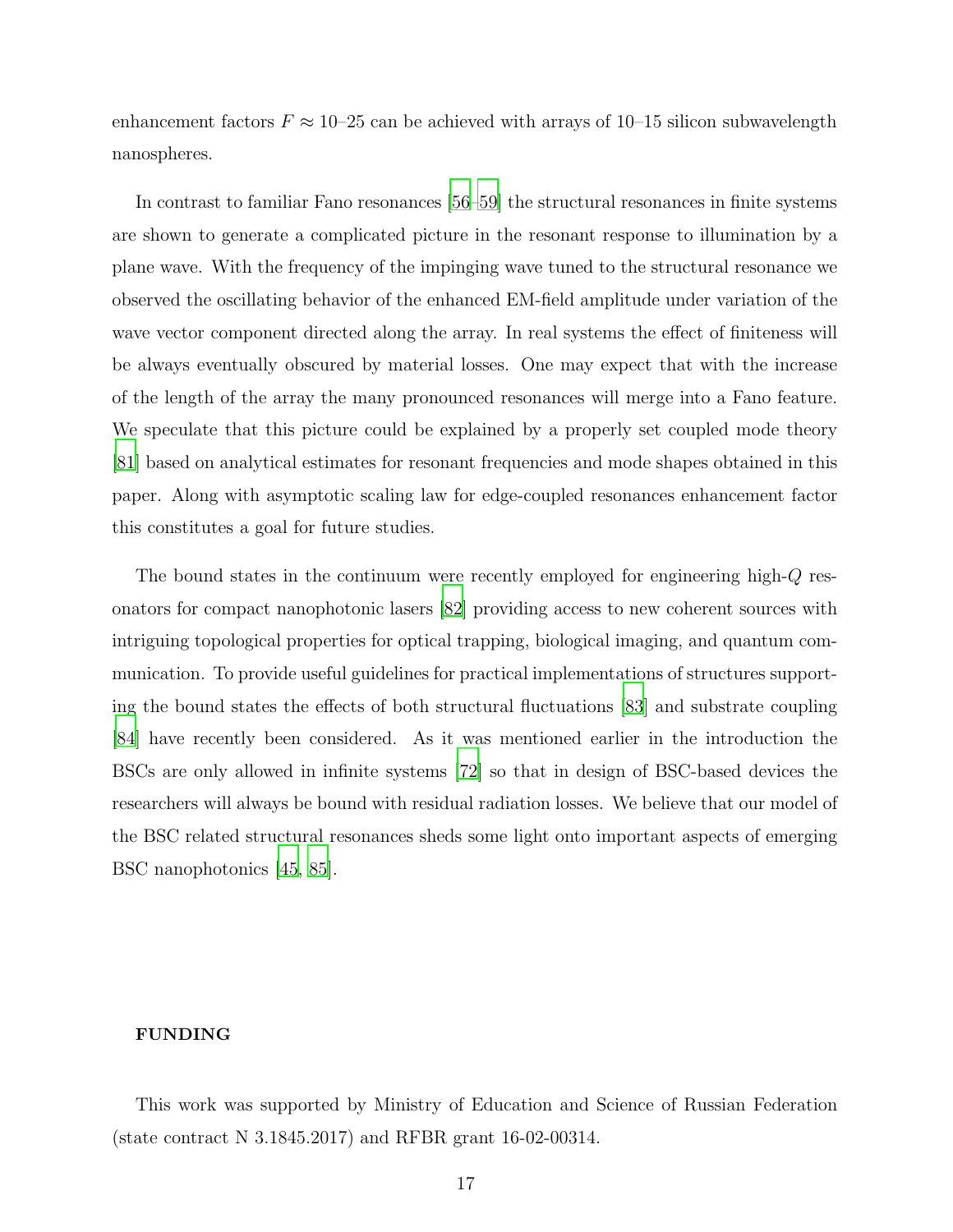## ACKNOWLEDGMENT

We appreciate discussions with Almas F. Sadreev and Polina N. Semina.

- <span id="page-17-1"></span><span id="page-17-0"></span>[1] M. Yu, Y.-Z. Long, B. Sun, and Z. Fan, Nanoscale 4[, 2783 \(2012\).](http://dx.doi.org/ 10.1039/c2nr30437f)
- [2] M. Burresi, F. Pratesi, F. Riboli, and D. S. Wiersma, [Advanced Optical Materials](http://dx.doi.org/ 10.1002/adom.201400514) 3, 722 (2015).
- <span id="page-17-3"></span><span id="page-17-2"></span>[3] P. Sheng, A. N. Bloch, and R. S. Stepleman, [Applied Physics Letters](http://dx.doi.org/10.1063/1.94432) 43, 579 (1983).
- [4] C. Heine and R. H. Morf, [Applied Optics](http://dx.doi.org/10.1364/ao.34.002476) 34, 2476 (1995).
- [5] P. Bermel, C. Luo, L. Zeng, L. C. Kimerling, and J. D. Joannopoulos, [Optics Express](http://dx.doi.org/ 10.1364/oe.15.016986) 15, 16986 (2007).
- [6] M. Kroll, S. Fahr, C. Helgert, C. Rockstuhl, F. Lederer, and T. Pertsch, [physica status solidi \(a\)](http://dx.doi.org/ 10.1002/pssa.200880453) 205, 2777 (2008).
- [7] C. Wang, S. Yu, W. Chen, and C. Sun, [Scientific Reports](http://dx.doi.org/10.1038/srep01025) 3, 1025 (2013).
- <span id="page-17-4"></span>[8] N. Dhindsa, J. Walia, M. Pathirane, I. Khodadad, W. S. Wong, and S. S. Saini, [Nanotechnology](http://dx.doi.org/ 10.1088/0957-4484/27/14/145703) 27, 145703 (2016).
- <span id="page-17-5"></span>[9] Z. Yu, A. Raman, and S. Fan, [Optics Express](http://dx.doi.org/ 10.1364/oe.18.00a366) 18, A366 (2010).
- <span id="page-17-6"></span>[10] E. Yablonovitch, [J. Opt. Soc. Am.](http://dx.doi.org/10.1364/josa.72.000899) 72, 899 (1982).
- <span id="page-17-8"></span><span id="page-17-7"></span>[11] Z. Yu, A. Raman, and S. Fan, [Applied Physics A](http://dx.doi.org/ 10.1007/s00339-011-6617-4) 105, 329 (2011).
- [12] S. John, [Nature Materials](http://dx.doi.org/10.1038/nmat3503) 11, 997 (2012).
- <span id="page-17-9"></span>[13] G. Bartal, G. Lerosey, and X. Zhang, Physical Review B 79[, 201103\(R\) \(2009\).](http://dx.doi.org/10.1103/physrevb.79.201103)
- [14] J. A. Schuller, E. S. Barnard, W. Cai, Y. C. Jun, J. S. White, and M. L. Brongersma, [Nature Materials](http://dx.doi.org/10.1038/nmat2630) 9, 193 (2010).
- [15] Z. Fang, Q. Peng, W. Song, F. Hao, J. Wang, P. Nordlander, and X. Zhu, [Nano Letters](http://dx.doi.org/10.1021/nl104333n) 11, 893 (2011).
- [16] A. J. Pasquale, B. M. Reinhard, and L. Dal Negro, ACS Nano 6[, 4341 \(2012\).](http://dx.doi.org/10.1021/nn301000u)
- [17] J. Zhang, Z. Guo, C. Ge, W. Wang, R. Li, Y. Sun, F. Shen, S. Qu, and J. Gao, [Optics Express](http://dx.doi.org/ 10.1364/oe.23.017883) 23, 17883 (2015).
- [18] T. Y. Jeon, D. J. Kim, S.-G. Park, S.-H. Kim, and D.-H. Kim, [Nano Convergence](http://dx.doi.org/ 10.1186/s40580-016-0078-6) 3, 18 (2016).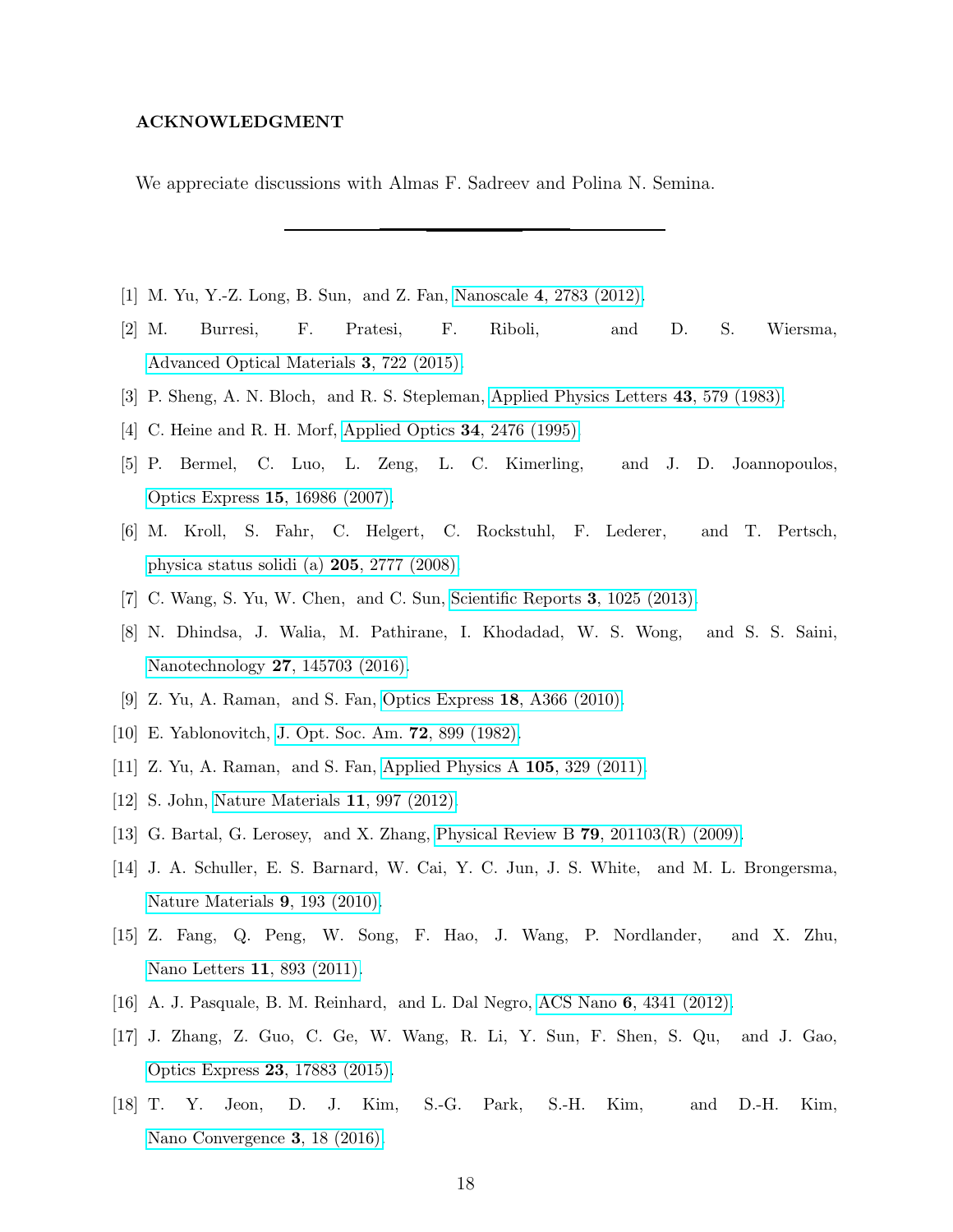- <span id="page-18-1"></span><span id="page-18-0"></span>[19] A. Zhang and Z. Guo, [Optik - International Journal for Light and Electron Optics](http://dx.doi.org/10.1016/j.ijleo.2015.12.001) 127, 2861 (2016).
- [20] A. Chutinan and S. John, [Physical Review A](http://dx.doi.org/10.1103/physreva.78.023825) 78, 023825 (2008).
- [21] C. Lin and M. L. Povinelli, [Optics Express](http://dx.doi.org/10.1364/oe.17.019371) 17, 19371 (2009).
- [22] K. X. Wang, Z. Yu, V. Liu, A. Raman, Y. Cui, and S. Fan, [Energy & Environmental Science](http://dx.doi.org/10.1039/c4ee00839a) 7, 2725 (2014).
- <span id="page-18-2"></span>[23] M. A. K. Othman, F. Yazdi, A. Figotin, and F. Capolino, [Physical Review B](http://dx.doi.org/10.1103/physrevb.93.024301) 93, 024301 (2016).
- <span id="page-18-3"></span>[24] R. S. Savelev, S. V. Makarov, A. E. Krasnok, and P. A. Belov, [Opt. Spectrosc.](http://dx.doi.org/10.1134/s0030400x15100240) 119, 551 (2015).
- <span id="page-18-5"></span><span id="page-18-4"></span>[25] S. Jahani and Z. Jacob, [Nature Nanotechnology](http://dx.doi.org/10.1038/nnano.2015.304) 11, 23 (2016).
- [26] M. I. Tribelsky, J.-M. Geffrin, A. Litman, C. Eyraud, and F. Moreno, [Scientific Reports](http://dx.doi.org/ 10.1038/srep12288) 5, 12288 (2015).
- <span id="page-18-6"></span>[27] F. Borghese, P. Denti, R. Saija, G. Toscano, and O. I. Sindoni, [Il Nuovo Cimento D](http://dx.doi.org/ 10.1007/bf02450590) 6, 545 (1985).
- [28] M. P. Ioannidou, N. C. Skaropoulos, and D. P. Chrissoulidis, [J. Opt. Soc. Am. A](http://dx.doi.org/10.1364/josaa.12.001782) 12, 1782 (1995).
- [29] Y.-l. Xu, [Applied Optics](http://dx.doi.org/10.1364/ao.34.004573) **34**, 4573 (1995).
- [30] O. Merchiers, F. Moreno, F. González, and J. M. Saiz, [Physical Review A](http://dx.doi.org/10.1103/physreva.76.043834) 76, 043834 (2007).
- <span id="page-18-7"></span>[31] M. S. Wheeler, J. S. Aitchison, and M. Mojahedi, [J. Opt. Soc. Am. B](http://dx.doi.org/10.1364/josab.27.001083) 27, 1083 (2010).
- <span id="page-18-8"></span>[32] A. L. Burin, H. Cao, G. C. Schatz, and M. A. Ratner, J. Opt. Soc. Am. B 21[, 121 \(2004\).](http://dx.doi.org/ 10.1364/josab.21.000121)
- <span id="page-18-14"></span>[33] G. S. Blaustein, M. I. Gozman, O. Samoylova, I. Y. Polishchuk, and A. L. Burin, [Optics Express](http://dx.doi.org/10.1364/oe.15.017380) 15, 17380 (2007).
- <span id="page-18-9"></span>[34] M. Gozman, I. Polishchuk, and A. Burin, [Physics Letters](http://dx.doi.org/10.1016/j.physleta.2008.05.084) A 372, 5250 (2008).
- <span id="page-18-10"></span>[35] A. L. Burin, [Physical Review E](http://dx.doi.org/10.1103/physreve.73.066614) 73, 066614 (2006).
- <span id="page-18-11"></span>[36] Y. H. Fu, A. I. Kuznetsov, A. E. Miroshnichenko, Y. F. Yu, and B. Luk'yanchuk, [Nature Communications](http://dx.doi.org/ 10.1038/ncomms2538) 4, 1527 (2013).
- [37] U. Zywietz, M. K. Schmidt, A. B. Evlyukhin, C. Reinhardt, J. Aizpurua, and B. N. Chichkov, [ACS Photonics](http://dx.doi.org/10.1021/acsphotonics.5b00105) 2, 913 (2015).
- <span id="page-18-12"></span>[38] P. A. Dmitriev, D. G. Baranov, V. A. Milichko, S. V. Makarov, I. S. Mukhin, A. K. Samusev, A. E. Krasnok, P. A. Belov, and Y. S. Kivshar, Nanoscale 8[, 9721 \(2016\).](http://dx.doi.org/ 10.1039/c5nr07965a)
- <span id="page-18-13"></span>[39] J. Du, S. Liu, Z. Lin, J. Zi, and S. T. Chui, [Physical Review A](http://dx.doi.org/ 10.1103/physreva.83.035803) 83, 035803 (2011).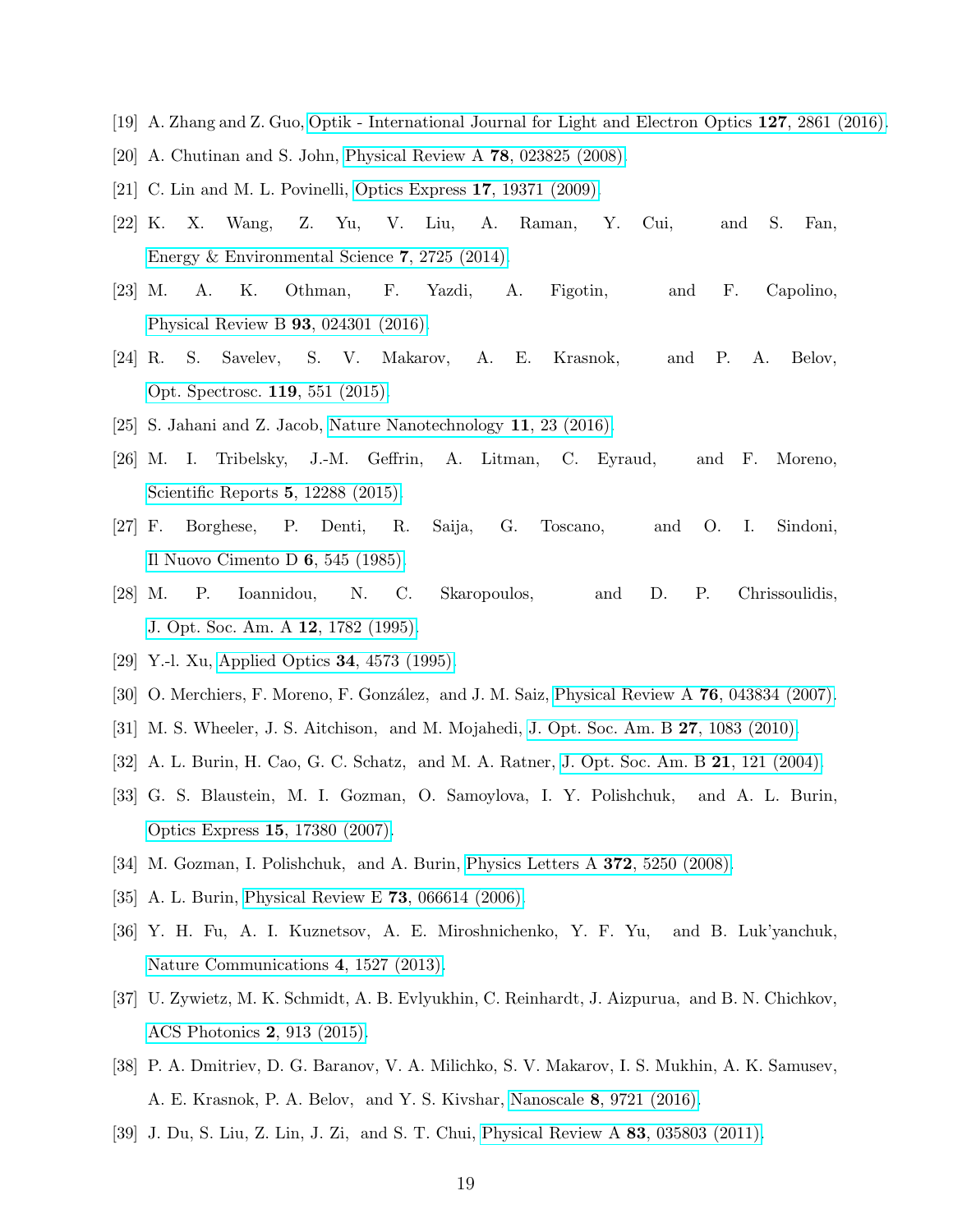- <span id="page-19-13"></span>[40] R. S. Savelev, A. P. Slobozhanyuk, A. E. Miroshnichenko, Y. S. Kivshar, and P. A. Belov, [Physical Review B](http://dx.doi.org/10.1103/physrevb.89.035435) 89, 035435 (2014).
- <span id="page-19-1"></span><span id="page-19-0"></span>[41] E. N. Bulgakov and D. N. Maksimov, [Optics Letters](http://dx.doi.org/10.1364/ol.41.003888) 41, 3888 (2016).
- [42] A. E. Krasnok, A. E. Miroshnichenko, P. A. Belov, and Y. S. Kivshar, [Optics Express](http://dx.doi.org/10.1364/oe.20.020599) 20, 20599 (2012).
- <span id="page-19-2"></span>[43] D. S. Filonov, A. P. Slobozhanyuk, A. E. Krasnok, P. A. Belov, E. A. Nenasheva, B. Hopkins, A. E. Miroshnichenko, and Y. S. Kivshar, [Applied Physics Letters](http://dx.doi.org/ 10.1063/1.4858969) 104, 021104 (2014).
- <span id="page-19-3"></span>[44] K. E. Chong, B. Hopkins, I. Staude, A. E. Miroshnichenko, J. Dominguez, M. Decker, D. N. Neshev, I. Brener, and Y. S. Kivshar, Small 10[, 1985 \(2014\).](http://dx.doi.org/10.1002/smll.201303612)
- <span id="page-19-4"></span>[45] C. W. Hsu, B. Zhen, A. D. Stone, J. D. Joannopoulos, and M. Soljačić, [Nature Reviews Materials](http://dx.doi.org/10.1038/natrevmats.2016.48) 1, 16048 (2016).
- <span id="page-19-5"></span>[46] Y. Plotnik, O. Peleg, F. Dreisow, M. Heinrich, S. Nolte, A. Szameit, and M. Segev, [Physical Review Letters](http://dx.doi.org/10.1103/physrevlett.107.183901) 107, 183901 (2011).
- [47] J. Lee, B. Zhen, S.-L. Chua, W. Qiu, J. D. Joannopoulos, M. Soljačić, and O. Shapira, [Physical Review Letters](http://dx.doi.org/ 10.1103/physrevlett.109.067401) 109, 067401 (2012).
- [48] S. Weimann, Y. Xu, R. Keil, A. E. Miroshnichenko, A. Tünnermann, S. Nolte, A. A. Sukhorukov, A. Szameit, and Y. S. Kivshar, [Physical Review Letters](http://dx.doi.org/ 10.1103/physrevlett.111.240403) 111, 240403 (2013).
- [49] Chia Wei Hsu, B. Zhen, J. Lee, S.-L. Chua, S. G. Johnson, J. D. Joannopoulos, and M. Soljačić, Nature 499[, 188 \(2013\).](http://dx.doi.org/10.1038/nature12289)
- [50] G. Corrielli, G. Della Valle, A. Crespi, R. Osellame, and S. Longhi, [Physical Review Letters](http://dx.doi.org/10.1103/physrevlett.111.220403) 111, 220403 (2013).
- <span id="page-19-6"></span>[51] A. Regensburger, M.-A. Miri, C. Bersch, J. Näger, G. Onishchukov, D. N. Christodoulides, and U. Peschel, [Physical Review Letters](http://dx.doi.org/ 10.1103/physrevlett.110.223902) 110, 223902 (2013).
- <span id="page-19-7"></span>[52] E. N. Bulgakov and A. F. Sadreev, [Physical Review A](http://dx.doi.org/10.1103/physreva.90.053801) 90, 053801 (2014).
- <span id="page-19-8"></span>[53] L. Yuan and Y. Y. Lu, [Journal of Physics B: Atomic, Molecular and Optical Physics](http://dx.doi.org/10.1088/1361-6455/aa5480) 50, 05LT01 (2016).
- <span id="page-19-9"></span>[54] P.-G. Luan and K.-D. Chang, [Optics Express](http://dx.doi.org/10.1364/oe.14.003263) 14, 3263 (2006).
- <span id="page-19-10"></span>[55] J. Du, S. Liu, Z. Lin, J. Zi, and S. T. Chui, [Physical Review A](http://dx.doi.org/ 10.1103/physreva.79.051801) 79, 205436 (2009).
- <span id="page-19-11"></span>[56] C. S. Kim, A. M. Satanin, Y. S. Joe, and R. M. Cosby, [Physical Review B](http://dx.doi.org/10.1103/physrevb.60.10962) 60, 10962 (1999).
- [57] S. Venakides and S. P. Shipman, [SIAM Journal on Applied Mathematics](http://dx.doi.org/10.1137/s0036139902411120) 64, 322 (2003).
- [58] M. Ladrón de Guevara, F. Claro, and P. Orellana, Phys. Rev. B 67[, 195335 \(2003\).](http://dx.doi.org/10.1103/physrevb.67.195335)
- <span id="page-19-12"></span>[59] S. Hein, W. Koch, and L. Nannen, [J. Fluid Mech.](http://dx.doi.org/10.1017/jfm.2011.509) 692, 257 (2012).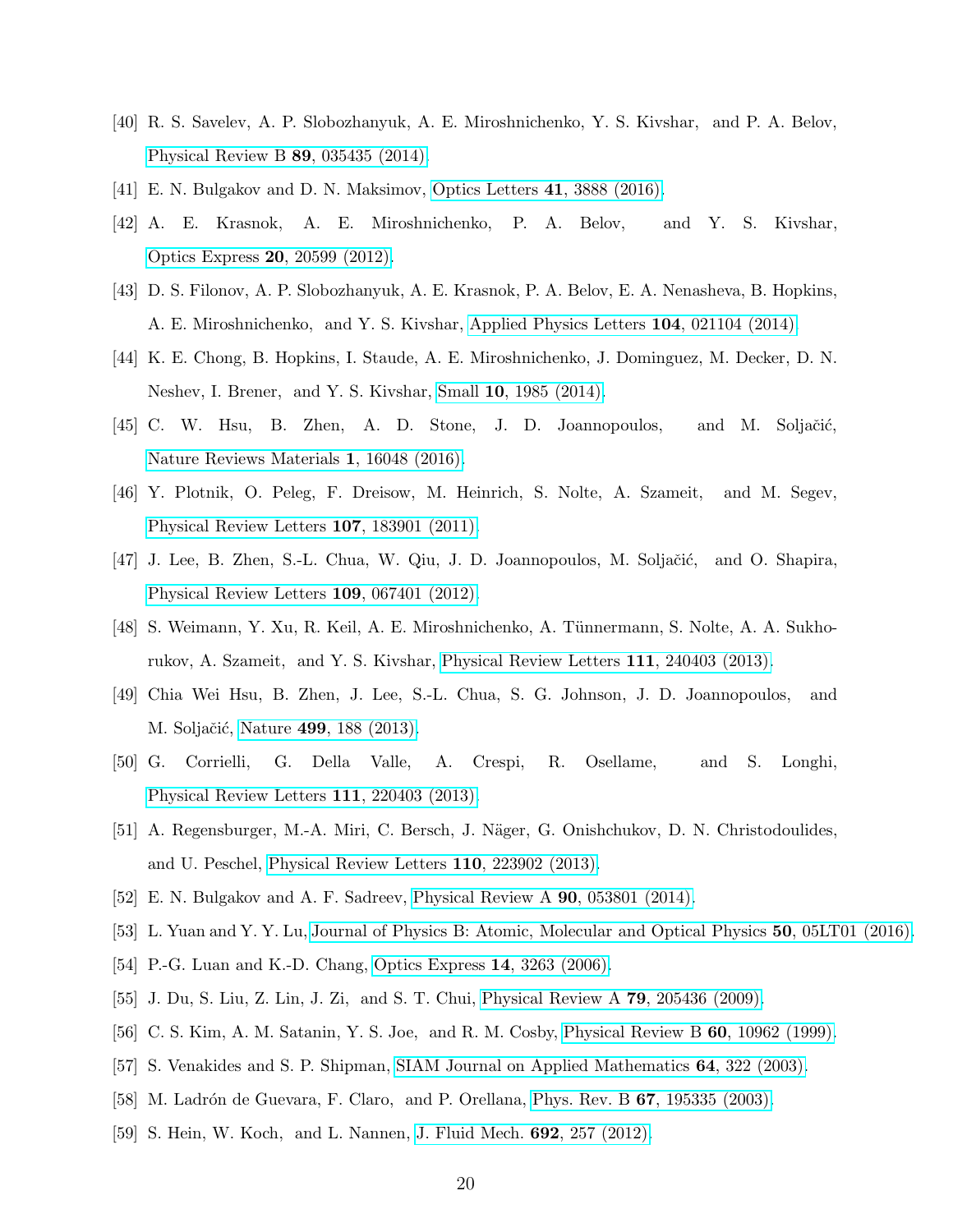- <span id="page-20-1"></span><span id="page-20-0"></span>[60] S. Zou, N. Janel, and G. C. Schatz, [J. Chem. Phys.](http://dx.doi.org/10.1063/1.1760740) 120, 10871 (2004).
- [61] J. M. Foley, S. M. Young, and J. D. Phillips, [Physical Review B](http://dx.doi.org/10.1103/physrevb.89.165111) 89, 165111 (2014).
- [62] J. M. Foley and J. D. Phillips, [Optics Letters](http://dx.doi.org/10.1364/ol.40.002637) 40, 2637 (2015).
- <span id="page-20-3"></span><span id="page-20-2"></span>[63] X. Cui, H. Tian, Y. Du, G. Shi, and Z. Zhou, [Scientific Reports](http://dx.doi.org/ 10.1038/srep36066) 6, 36066 (2016).
- <span id="page-20-4"></span>[64] E. N. Bulgakov and A. F. Sadreev, [Physical Review A](http://dx.doi.org/10.1103/physreva.92.023816) 92, 023816 (2015).
- [65] R. A. Shore and A. D. Yaghjian, [Traveling electromagnetic waves on linear periodic arrays](http://oai.dtic.mil/oai/oai?verb=getRecord&metadataPrefix=html&identifier=ADA429387) of small lossless pe Tech. Rep. (DTIC Document, 2004).
- <span id="page-20-6"></span><span id="page-20-5"></span>[66] C. Linton, V. Zalipaev, and I. Thompson, [Wave Motion](http://dx.doi.org/10.1016/j.wavemoti.2012.06.002) 50, 29 (2013).
- <span id="page-20-7"></span>[67] E. N. Bulgakov and A. F. Sadreev, [Physical Review A](http://dx.doi.org/10.1103/physreva.94.033856) 94, 033856 (2016).
- <span id="page-20-8"></span>[68] E. Bulgakov and A. Sadreev, [Advanced Electromagnetics](http://dx.doi.org/10.7716/aem.v6i1.423) 6, 1 (2017).
- [69] S. Romano, I. Rendina, and V. Mocella, in [2015 AEIT International Annual Conference \(AEIT\)](http://dx.doi.org/10.1109/aeit.2015.7415212) (2015).
- <span id="page-20-9"></span>[70] V. Mocella and S. Romano, [Physical Review B](http://dx.doi.org/10.1103/physrevb.92.155117) 92, 155117 (2015).
- <span id="page-20-10"></span>[71] J. W. Yoon, S. H. Song, and R. Magnusson, [Scientific Reports](http://dx.doi.org/10.1038/srep18301) 5, 18301 (2015).
- <span id="page-20-11"></span>[72] M. G. Silveirinha, [Physical Review A](http://dx.doi.org/10.1103/physreva.89.023813) 89, 023813 (2014).
- <span id="page-20-12"></span>[73] A. Yamilov and H. Cao, [Physical Review B](http://dx.doi.org/10.1103/physrevb.68.085111) 68, 085111 (2003).
- [74] K. Yasumoto, Electromagnetic theory and applications for photonic crystals (CRC Press, 2005).
- <span id="page-20-13"></span>[75] X. Gao, C. W. Hsu, B. Zhen, X. Lin, J. D. Joannopoulos, M. Soljačić, and H. Chen, [Scientific Reports](http://dx.doi.org/ 10.1038/srep31908) 6, 31908 (2016).
- <span id="page-20-14"></span>[76] L. Yuan and Y. Y. Lu, [Physical Review A](http://dx.doi.org/10.1103/physreva.95.023834) 95, 023834 (2017).
- <span id="page-20-15"></span>[77] J. A. Stratton, Electromagnetic theory, edited by L. A. DuBridge (McGraw-Hill Book Company, Inc., 1941).
- <span id="page-20-16"></span>[78] G. Vuye, S. Fisson, V. Nguyen Van, Y. Wang, J. Rivory, and F. Abels, [Thin Solid Films](http://dx.doi.org/ 10.1016/0040-6090(93)90082-z) 233, 166 (1993).
- <span id="page-20-17"></span>[79] M. A. Green and M. J. Keevers, [Progress in Photovoltaics: Research and Applications](http://dx.doi.org/10.1002/pip.4670030303) 3, 189 (1995).
- <span id="page-20-18"></span>[80] P. Velha, E. Picard, T. Charvolin, E. Hadji, J. Rodier, P. Lalanne, and D. Peyrade, [Optics Express](http://dx.doi.org/10.1364/oe.15.016090) 15, 16090 (2007).
- <span id="page-20-19"></span>[81] W. Suh, Z. Wang, and S. Fan, [IEEE Journal of Quantum Electronics](http://dx.doi.org/ 10.1109/jqe.2004.834773) 40, 1511 (2004).
- <span id="page-20-20"></span>[82] A. Kodigala, T. Lepetit, Q. Gu, B. Bahari, Y. Fainman, and B. Kanté, Nature 541[, 196 \(2017\).](http://dx.doi.org/10.1038/nature20799)